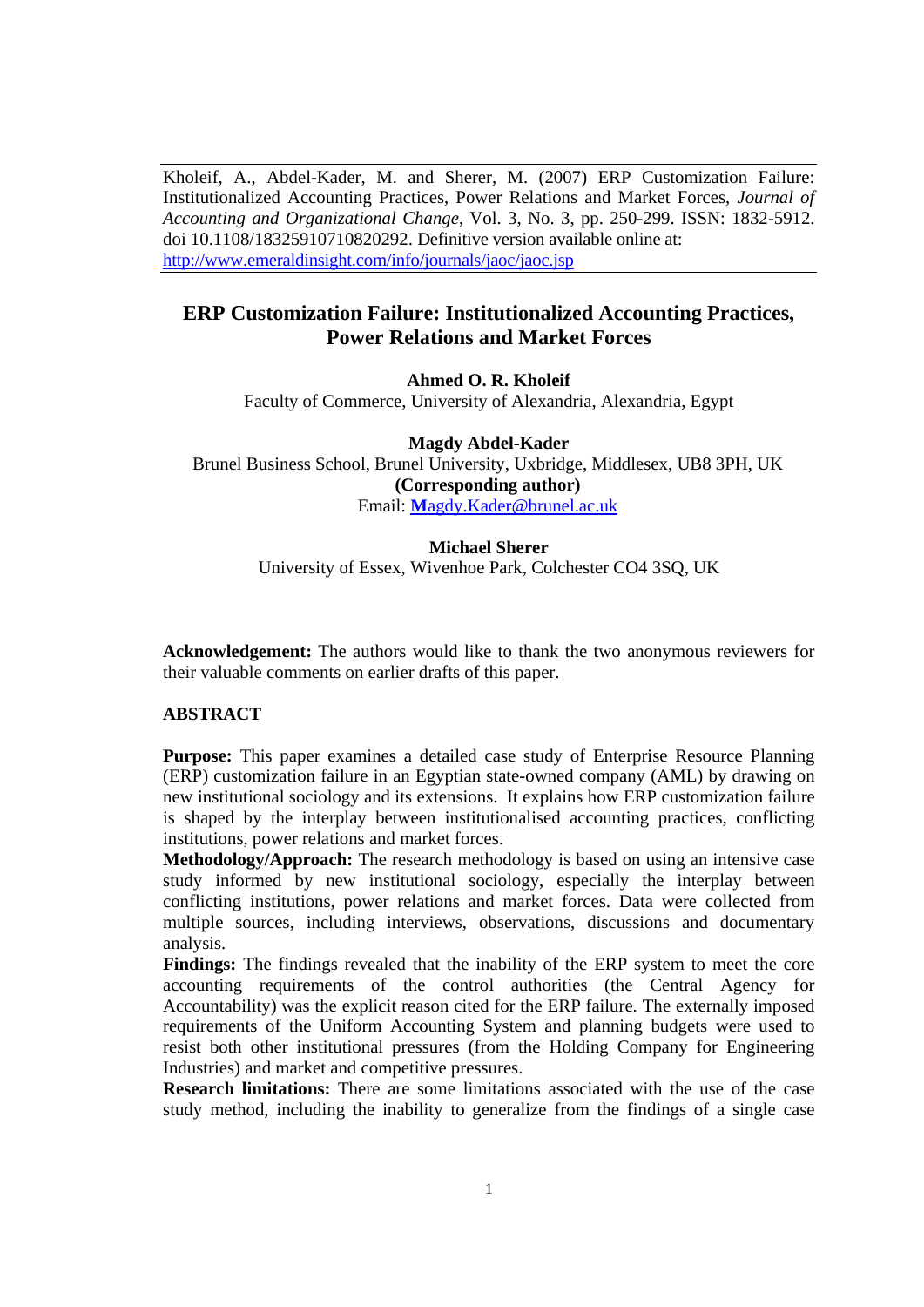study, some selectivity in the individuals interviewed, and the subjective interpretation by the researchers of the empirical data.

**Practical implications:** The paper identifies that the interplay between institutional pressures, institutionalised accounting practices, intra-organizational power relations, and market forces contributed to the failure to embed ERP in a major company. Understanding such relationships can help other organisations to become more aware of the factors affecting successful implementation of new ERP systems and provide a better basis for planning the introduction of new technologies.

**Originality/value of paper:** This paper draws on recent research and thinking in sociology, especially the development and application of new institutional sociology. In addition, the paper is concerned with ERP implementation and use and management accounting in a transitional economy, Egypt, and hence contributes to debate about exporting Western accounting practices and other technologies to countries with different cultures and different stages of economic and political development.

**Classification:** Research paper/ case study

**Key words:** Enterprise Resource Planning, Institutionalised Accounting Practices, Egypt, New Institutional Sociology.

#### **1. Introduction**

It is often observed that accounting systems and practices are difficult or slow to change (Scapens and Roberts, 1993; Burns, 2000; Granlund, 2001; Burns et al., 2003; Lukka, 2007). It was expected that the introduction of Enterprise Resource Planning (ERP) systems in 1990s would radically change accounting systems and practices (Chapman and Chua, 2000; Sutton, 1999). However, the available evidence is disappointing. It was found that ERP systems reinforce rather than change existing accounting systems and practices (Granlund and Malmi, 2002; Scapens and Jazayeri, 2003; Quattrone and Hopper, 2005). Then, what is the problem with ERP systems?

ERP systems have been criticised for being inflexible and not meeting specific organization and industry requirements (Davenport, 1998; Scapens et al., 1998; Booth et al., 2000). For instance, Scapens et al. (1998: 48) observed that '…the British subsidiary of a US multinational, which was implementing SAP world-wide, found considerable difficulty in adapting SAP to its operating needs…SAP was configured for the US operations and this led to inflexibility for the British subsidiary'. Unlike in-house developed legacy systems, ERP systems require the organization to adapt to the software rather than modify the software to fit the organization's established practices (Granlund and Malmi, 2002). Davenport (1998: 122), for example, argues that 'an enterprise system, by its very nature, imposes its own logic on a company's strategy, organization and culture'. Thus, it is expected that the implementation and use of ERP systems are associated with a problem of misfit, i.e. the gaps between the functionality offered by the package and that required by the adopting organization (Soh et al., 2000).

As packaged software, ERP is designed by vendor organizations but used by customer organizations, two sets of players who are independent of each other (Soh and Sia, 2004). ERP creators inscribe their view of the world in the technology that they create (Latour,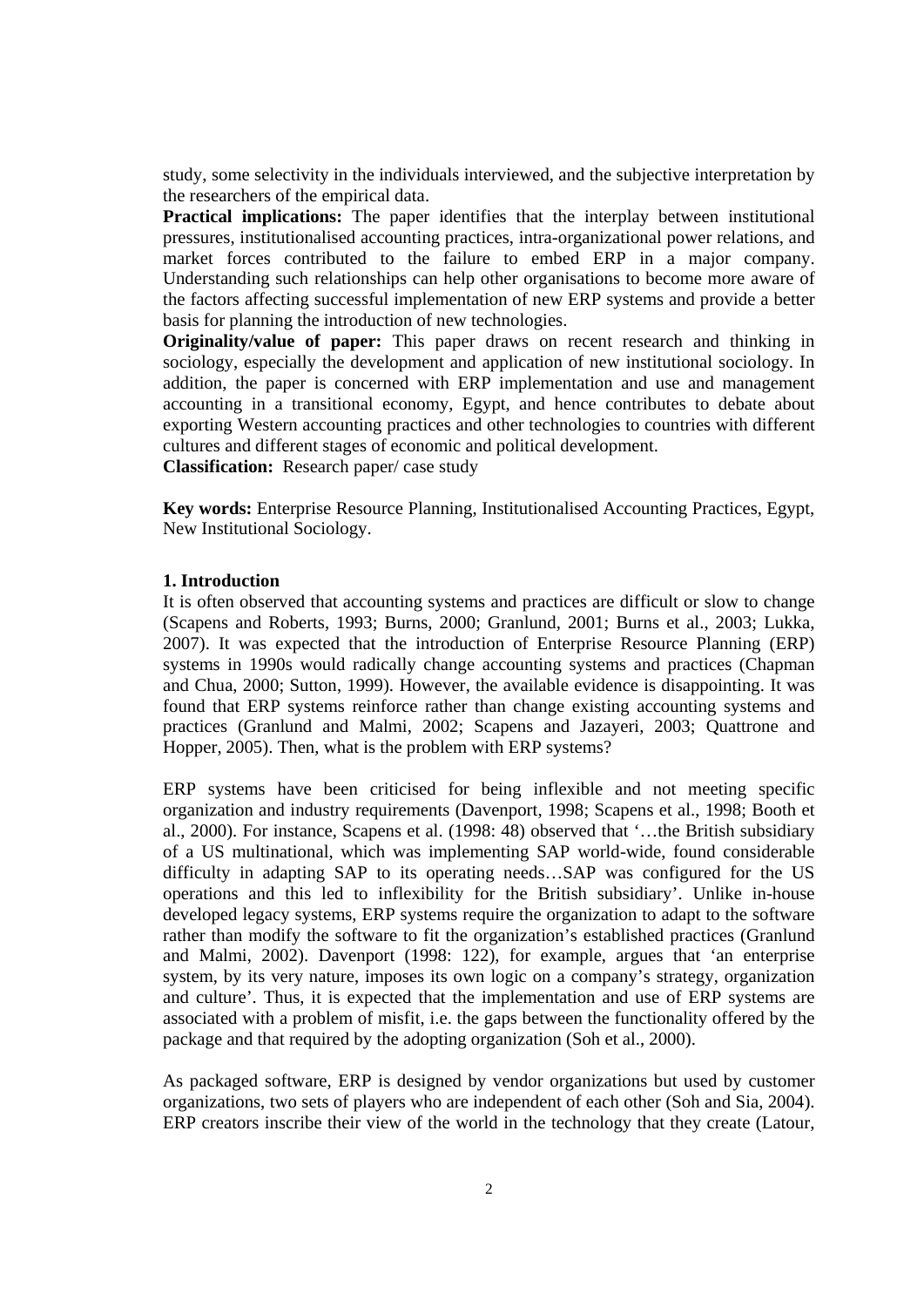1992; Orlikowski, 1992). For instance, Hedberg and Jonsson (1978: 56) argue that '[t]he way in which organizations' information (and accounting) systems reflect the world depends on the designers' assumptions about important characteristics of organizations and their environments'. The institutional conditions and human actors involved in technology design are different from those involved in technology use. As a consequence, ERP embodies at least some of the institutional properties of vendor organizations, which could be from a different country with different meanings, norms and powers to the customer organization. When there are major misfits between the assumptions and rules embedded in the ERP and the actual usage, organizations can respond through package customization or organizational adaptation. In some cases, both solutions might be difficult to implement which then results in the failure of the ERP project, see Figure 1. The failure of ERP customization or organizational adaptation means that customer organizations continue following their existing (old) systems and practices, where stability in organizational systems and practices refers to 'continuity over time' (Giddens, 1979: 199).



Figure 1: ERP software and the misfit problem

Our case organization (AML) is an Egyptian state-owned company that demonstrates a failed attempt to customize an ERP system. In Egypt, a comprehensive economic and structural adjustment programme, including a privatisation programme, was started by the Egyptian government in the early 1990s. This programme resulted in changes in the regulatory environment and created market pressures on our case organization. The company was confronted with an organizational change as a result of institutional change and market competition that contributed to the ERP customization failure. Given the role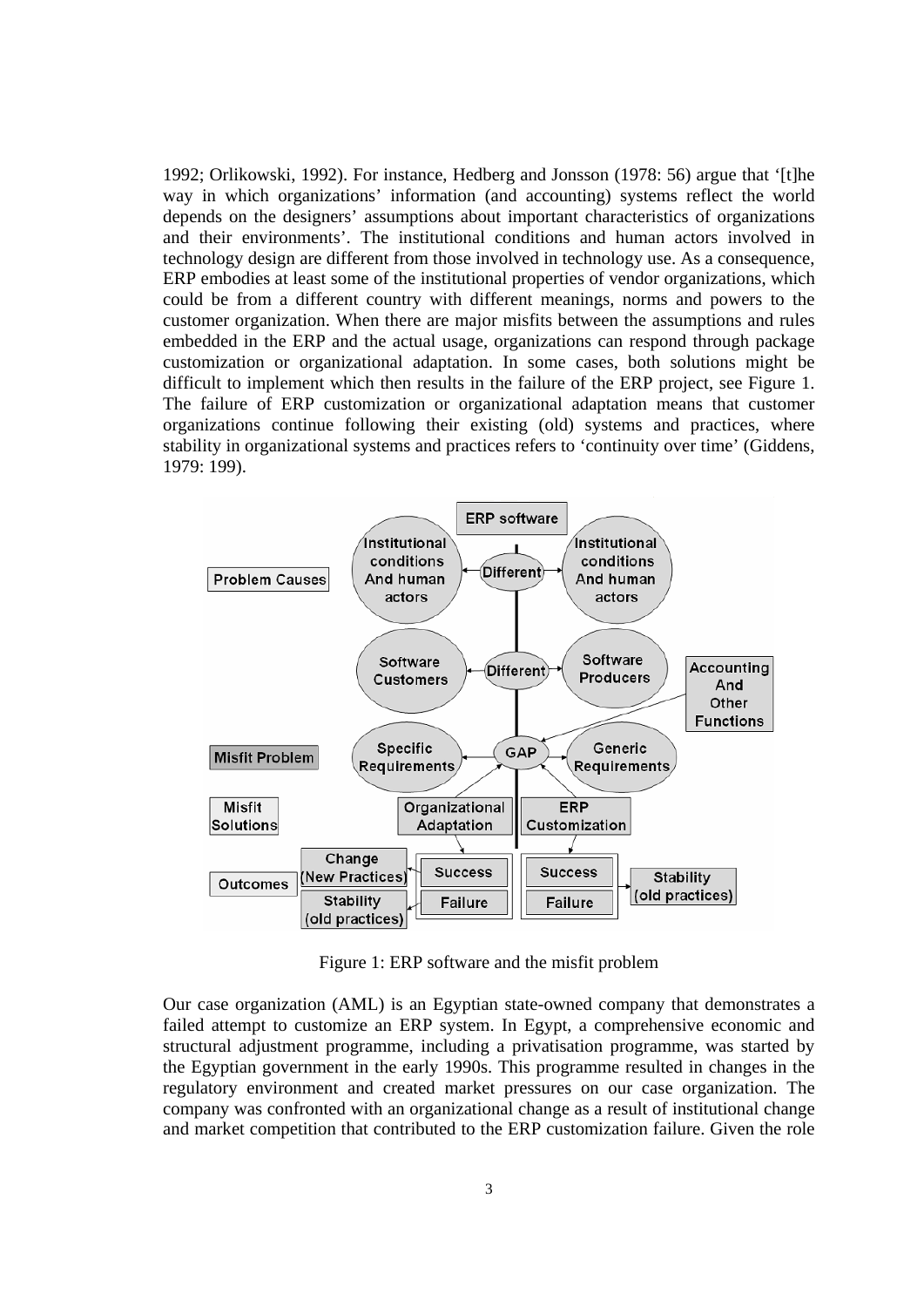of the regulatory environment and market competition in driving the organizational change in our case organization, new institutional sociology (NIS) theory and its extensions (DiMaggio and Powell, 1983; Modell, 2002) are adopted in this paper to explain and understand the ERP customization failure in AML.

The NIS perspective explores the role of macro economic, political and social institutions in shaping organizational structures, policies and procedures (Scott, 2001). Organizations respond to such external, macro pressures in order to receive support and legitimacy (Modell, 2002). NIS has been adopted to explain homogeneity and persistence (Granlund and Lukka, 1998; Dacin et al., 2002), ERP package-organization misalignments (Soh and Sia, 2004), conflicting institutional pressures (Meyer and Rowan, 1977; D' Aunno et al., 1991), the interplay between institutional and market forces (Gupta et al., 1994; Modell, 2002), and the interplay between institutional pressures and intra-organizational power relations (Burns and Scapens, 2000; Modell, 2002; Tsamenyi et al., 2006). This paper draws on these recent developments in NIS in the accounting and information systems literatures to address the following research question: how is the ERP customization failure shaped by the interplay between institutionalized accounting practices, conflicting institutions, power relations and market forces?

The remainder of this paper is organised in five sections. In the next section, we articulate the theoretical framework based on NIS and its extensions. This is followed by details of the research method employed in this study. The paper then discusses how ERP customization failure is shaped by the interplay between, institutionalised accounting practices, conflicting institutions, power relations and market forces. The final section provides a summary of the paper and some conclusions.

#### **2. Theoretical Framework: New Institutional Sociology and its Extensions**

In this section, we propose new institutional sociology and its extensions as the theoretical framework informing our analysis of the case study. Initially, the concept of institutional isomorphism and its relationship with the misfit problem is discussed. Then we examine the implications of the interplay between conflicting institutions and intraorganizational power relations on the one hand, and institutional and market pressures on the other hand, for ERP customization failure. As mentioned in the previous section, this examination is necessary because ERP customization failure was shaped by the institutional forces (institutionalized accounting practices), conflicting institutions, intraorganizational power relations and market forces.

# *2.1 Institutional Pressures, the Problem of Misfit and Institutionalised Accounting Practices*

DiMaggio and Powell (1983) introduce the concept of organizational fields and define it as the organizations that constitute a recognized area of institutional life such as suppliers, customers and regulatory agencies. They argue that the organizations within the field tend to make organizational changes that make them very similar to each other. There are three mechanisms through which institutional isomorphic change occurs: coercive isomorphism, normative isomorphism and mimetic isomorphism. *Coercive isomorphism* is primarily related to the political influence exerted by institutions on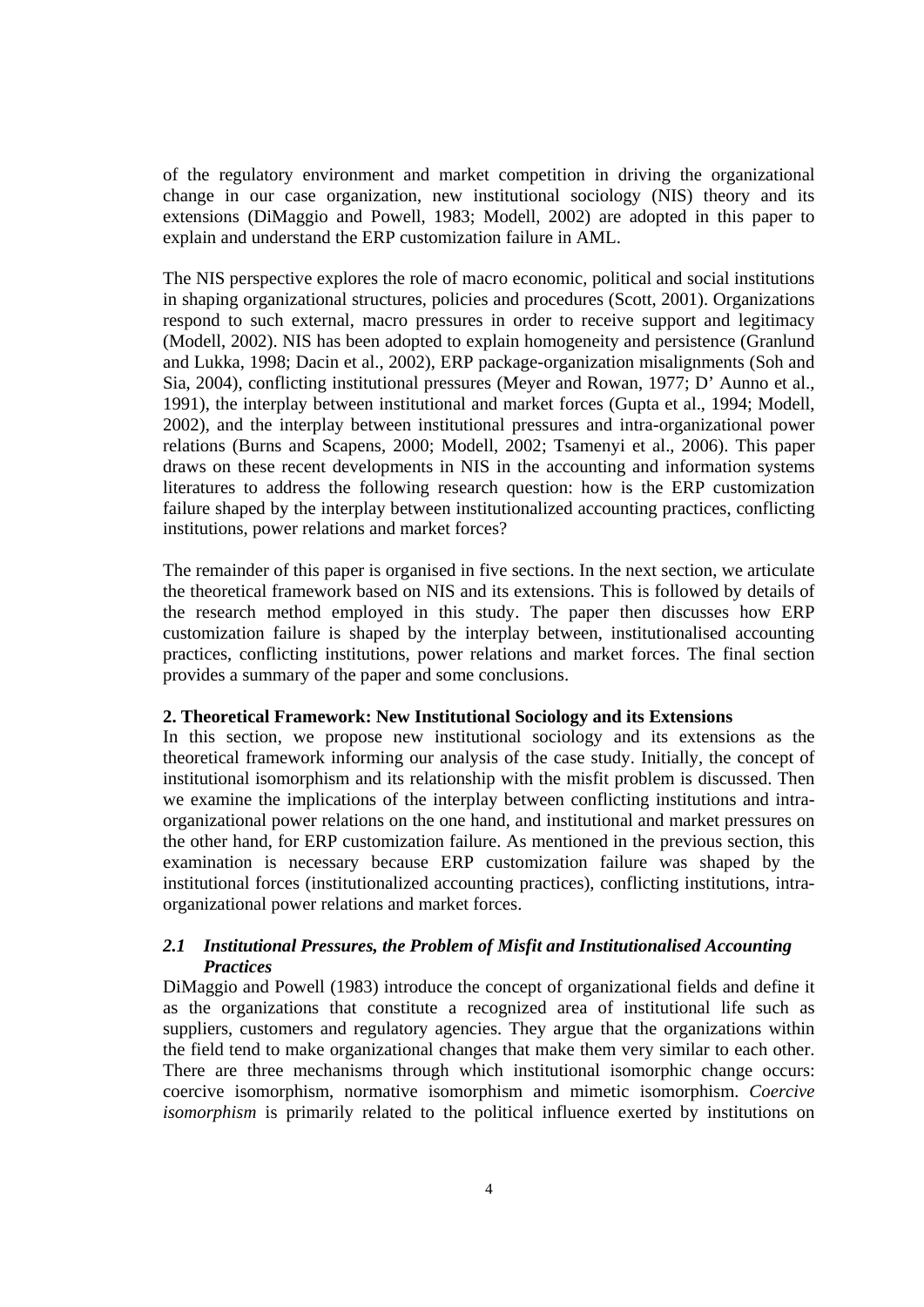which organizations depend for critical resources and long-term survival, such as the state's laws and regulations. *Normative isomorphism* is the institutionalisation of social practices as a result of professionalisation by means of professional groups. *Mimetic isomorphism* stems from the tendency of organizations to imitate each other in response to symbolic uncertainty.

As stated earlier, ERP is packaged software that is designed by vendor organizations and is used by customer organizations, two sets of players independently of each other (Soh and Sia, 2004). The institutional conditions and human actors involved in technology design are different from those involved in technology use. As a consequence, ERP, as a semi-finished product<sup>1</sup>, tends to embody the institutional properties of vendor organizations, which might be from a different country with different meanings, norms and powers. However, ERP can be configured during implementation to match the wishes of the customer organizations. This adaptation process encodes the institutional properties of the customer organizations into the software. After the configuration process, if there is still a gap between the business processes embedded in the software and the existing organizational processes, a decision could be made to change the organizational processes to handle certain processes outside the software or to change the base code of the software.

Drawing on the work of DiMaggio and Powell (1983), Soh & Sia (2004) identify two potential institutional sources of misalignments: externally imposed organizational structures and voluntarily acquired organizational structures. Imposed organizational structures are institutional structures dictated by authoritative sources in the organization's environment, especially the coercive authority of nation-states such as laws and regulations and the more normative authority of professions such as professional and industry institutions. Voluntarily acquired organizational structures are adopted because of reasons such as the organization's particular experience and history, as well as management preferences. Soh and Sia (2004) argue that organizations operating in different countries face different institutional pressures, and will evolve different structures. So, if the customer organization of the ERP package is from a different country than that of the ERP package's main markets, there are potential misalignments that should be considered. When misalignments exist, organizations can respond through package customization or organizational adaptation. The organizational responses to these misalignments are the result of a process of interaction and negotiation among various parties, including management, users, IS personnel, and consultants.

Soh and Sia's (2004) framework relates ERP packages to (extra-organizational) macro institutional pressures to explain differences in embedded structures in ERP packages and organizations. However, the organizational responses to the potential misalignments refer to intra-organizational dynamics and processes of change and stability. Burns and Scapens' (2000) institutional framework is primarily concerned with such dynamics and processes. This framework overcomes a major limitation of NIS, i.e., the minimal

 $1$  ERP is a semi-finished product with tables and parameters that user organizations and their implementation partners configure to their business needs.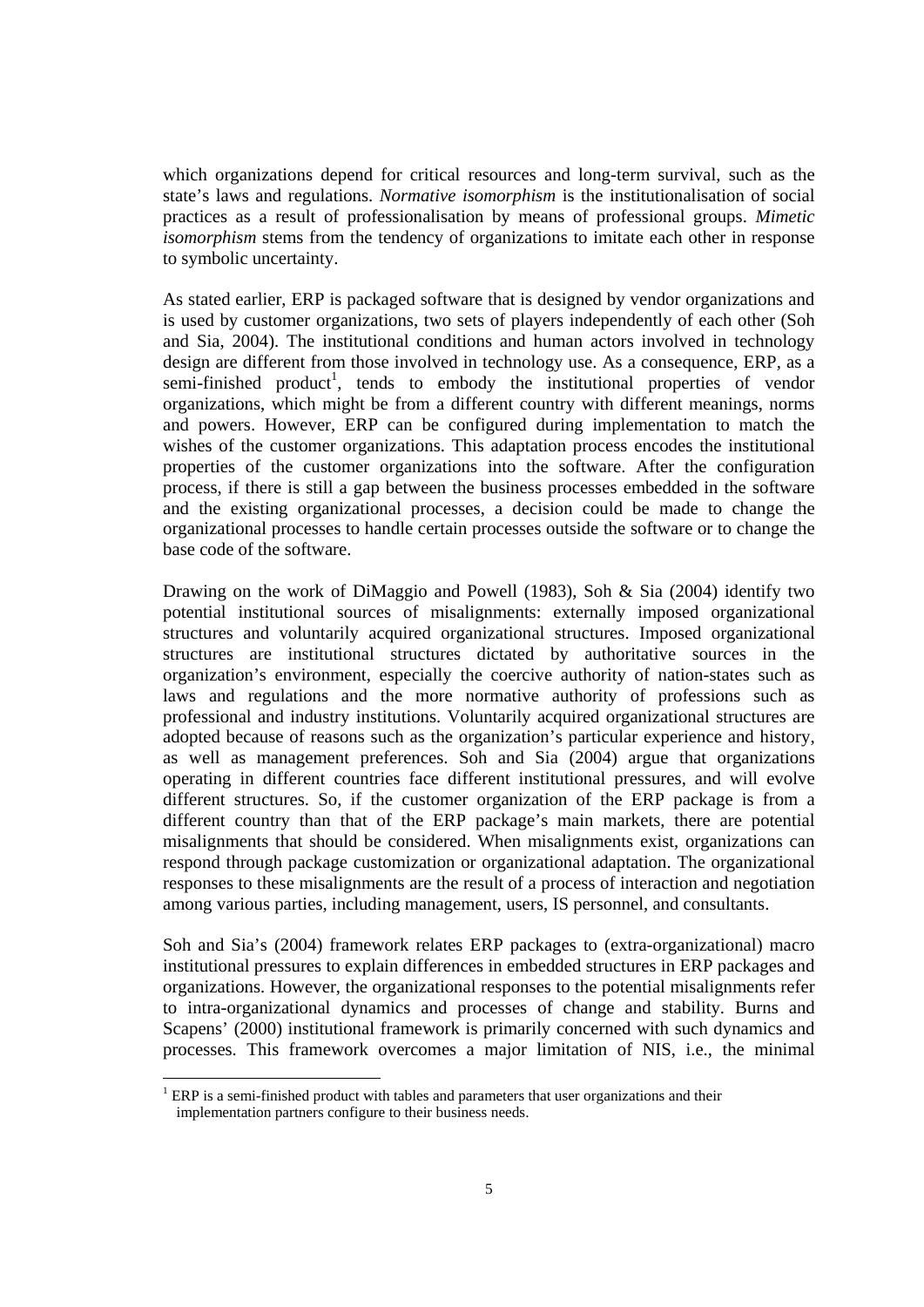attention paid to the role of interest and agency in shaping human action. In addition, it explains the institutionalization processes of accounting practices.

Our case company, AML, is an Egyptian state-owned enterprise that has adopted imposed organizational structures (the Uniform Accounting System and planning budgets) in response to the coercive authority of the Egyptian laws and regulations and control authorities since 1966 to present. These structures have been institutionalized and became potential sources of ERP package – organization misalignments. These misalignments contributed to the failure of the ERP project introduced by the company in response to the privatization programme in Egypt in the 1990s.

# *2.2 Institutional Pressures, Conflicting Institutions and Intra-Organizational Power Relations*

A major criticism of NIS is related to its relative inattention to the role of pro-active agency in constructing institutions (Carruthers, 1995). For example, Barley and Tolbert (1997) argue that NIS has largely focused on the role of institutions in shaping and constraining the actions of actors. This criticism has been addressed in recent institutional studies that focus on the ability of actors to respond to institutional pressures (Oliver, 1991; Greenwood and Hinings, 1996; Barley and Tolbert, 1997; Burns and Scapens, 2000; Collier, 2001; Modell, 2002; Tsamenyi et al., 2006). These studies have broadened NIS to include power relations.

In this paper, we draw on the work of Burns and Scapens (2000) to study how institutions interact with the actions of organizational actors and the role of power relations in their interaction. Based on Giddens' (1984) structuration theory, Burns and Scapens (2000) describe the relationship between actions and institutions as the agency-structure relationship. They argue that although institutions constrain and shape action at a specific point in time, actions produce and reproduce institutions through their cumulative influence over time.

Burns and Scapens (2000) adopted the concept of power as articulated by Giddens (1984). In this regard, there are two main perspectives of power (Macintosh and Scapens, 1990). The first perspective is that power is best conceptualised as the transformative capacity of an actor to achieve his or her will, even at the expense of others who might resist him or her (power in the broad sense). It can be used to introduce new organizational rules or may be mobilised to resist such new rules. The second perspective is that power should be seen as a property of the society or social institutions or the medium for domination (power in the narrow sense). It is the power embedded in the institutionalised routines, which shape the actions and thoughts of organizational members. In Burns and Scapens' framework, the two perspectives of power are connected together as features of the duality of structure.

Both perspectives of power are of particular interest to this paper. In our case organization the decision to adopt an ERP system was mainly taken by the Holding Company for Engineering Industries, which has been established according to the Public Enterprise Law No. 203 of 1991. Organizational members of AML, especially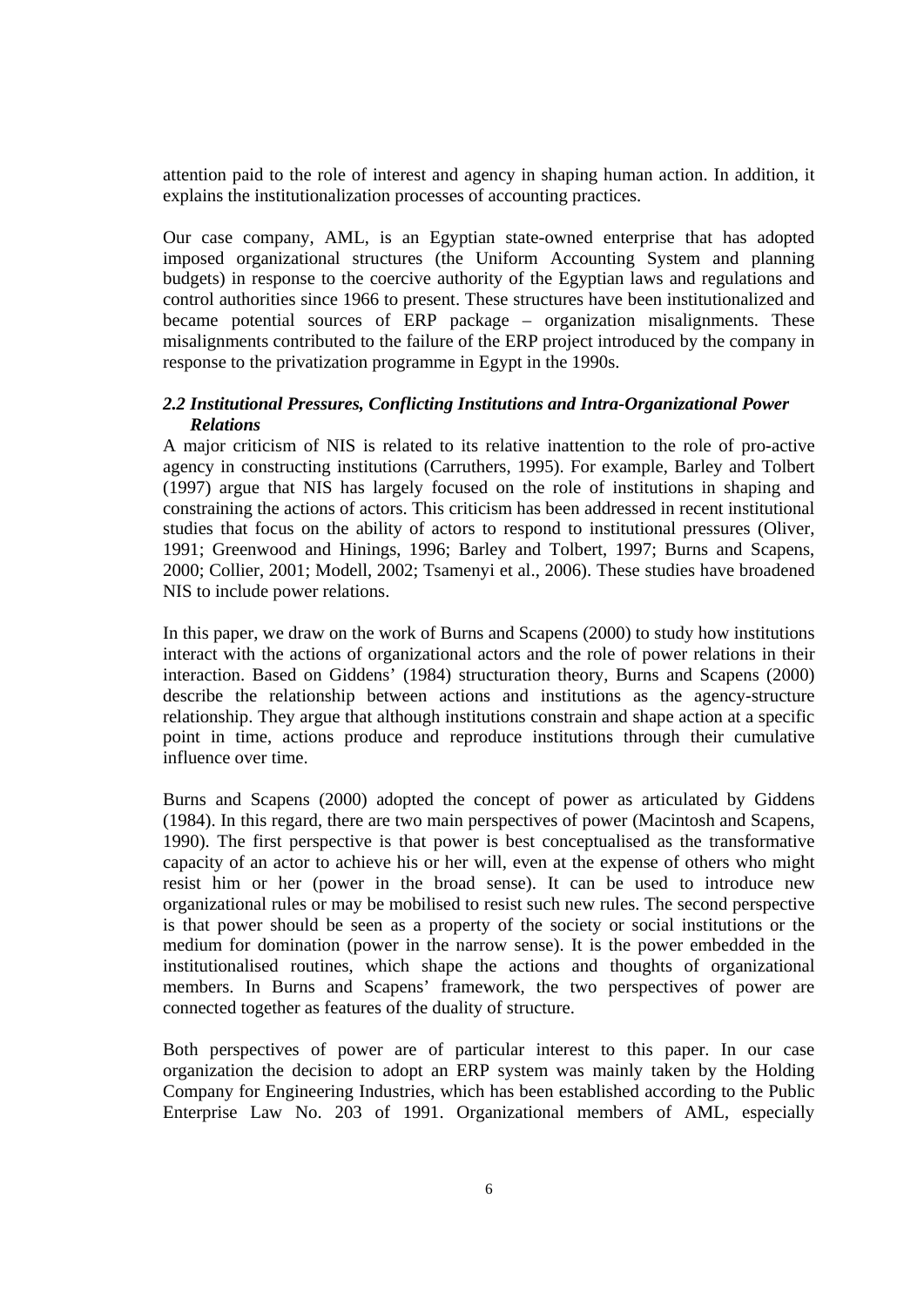accountants, resisted this order through mobilizing another power. This refers to the first perspective of power. Accountants draw on the power embedded in institutionalized accounting practices (the Uniform Accounting Systems and planning budgets). This refers to the second perspective of power.

This use of power in our case organization is related to the issue of conflicting institutions. When organizations face conflicting extra-organizational institutional demands, how they should respond? Meyer and Rowan (1977) argue that organizations adopt inconsistent, even conflicting, practice to gain legitimacy. However, D' Aunno et al. (1991) argue that organizations have limited ability to respond to conflicting institutional demands and thus will confirm to them only partially. Our case company faced such conflicting institutional demands from the holding company to implement the ERP system and the Central Agency for Accountability to use the Uniform Accounting System and planning budgets. As will be explained later, the company used the requirements of one institution to resist the requirement of the other.

#### *2.3 Institutional Pressures and Market and Competitive Pressures*

The early work of DiMaggio and Powell (1983) de-emphasized the role of market and competitive pressures in influencing organizations and explaining organizational activities and practices. However, recent institutional studies have recognized this role (Greenwood and Hinings, 1996; Oliver, 1992; Powell, 1991; Scott, 1991) but have not agreed on the relation between institutional and market pressures. Some institutional studies argue that institutional and market pressures may be in opposition (e.g. Oliver, 1992). So, gaining legitimacy is in conflict with achieving efficiency. This view is adopted by a few accounting scholars (e.g. Hoque and Hopper, 1997; Modell, 2002). Other institutional studies argue that both institutional and market pressures are exerted on organizations, which must respond to both pressures (e.g. Powell, 1991). This means that organizations can simultaneously demonstrate both institutional conformity and technical efficiency. There are a few examples of accounting studies adopting this view (e.g. Gupta et al., 1994; Hossain and Hoque, 2002; Tsamenyi et al., 2006). In this paper, we adopt the view that both institutional and market pressures may have negative effects on adopting efficient accounting systems when there is coercive isomorphism. This means that market pressures lose their positive role under greater levels of coercive pressures.

In terms of the interplay between the institutional and market forces in Egypt, a comprehensive economic and structural adjustment programme funded by the World Bank and IMF was adopted in 1990s. This programme aimed to move the Egyptian economy from a state-controlled economy to a free market-oriented economy. As a result of this programme, a number of laws were enacted to establish competitive markets with freedom of entry and free market prices. For example, Egypt started to implement GATT Agreement. This resulted in removing the protection policy for local products by reducing or eliminating custom duties imposed on imported foreign products. In addition, the General Sales Tax and the Global Income Tax were enacted to replace tax laws that discriminated against foreign competition. Also, most of state-owned enterprises were privatised according to Law No. 203 of 1991. This law was designed to eliminate the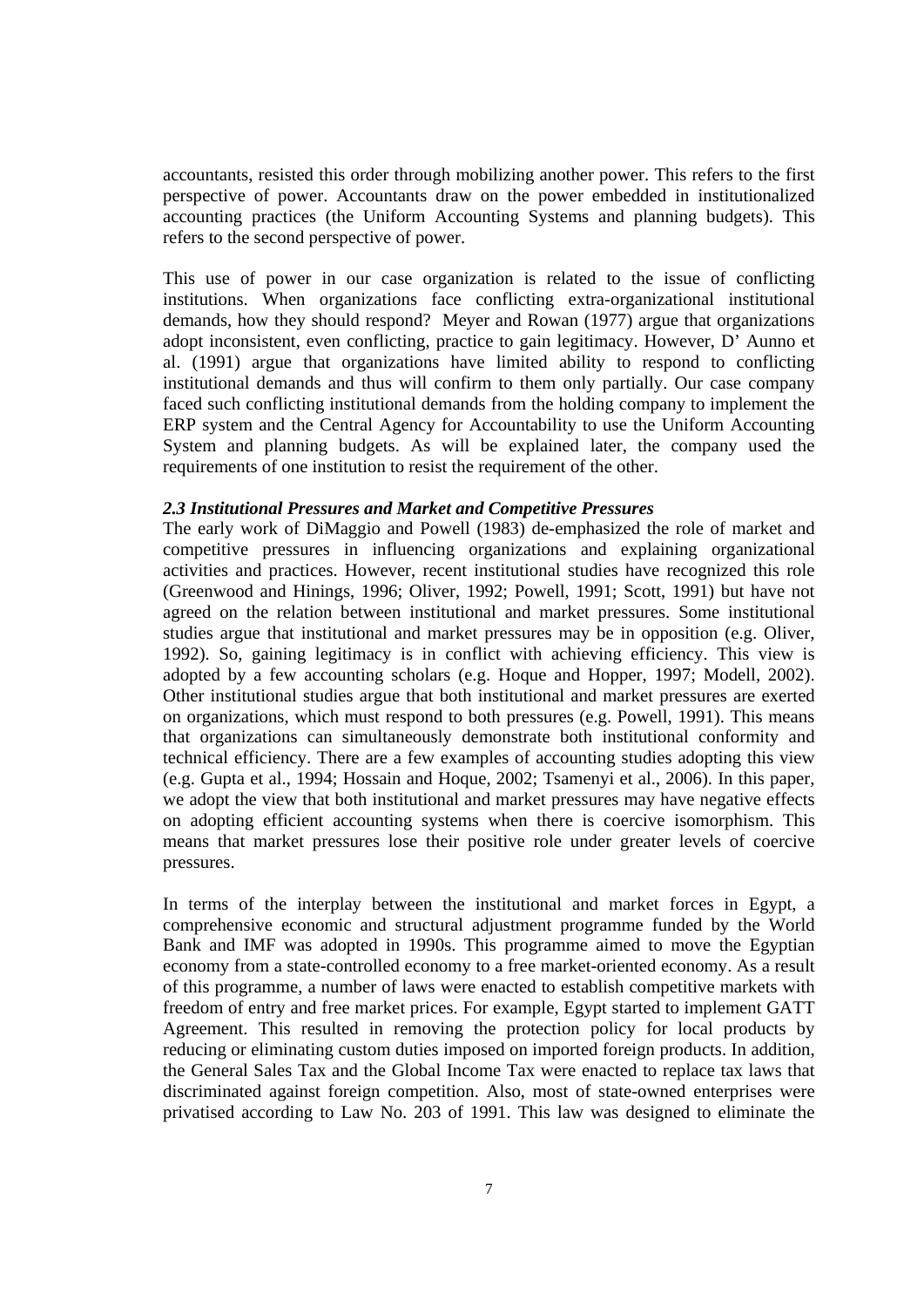difference in treatment between public and private enterprises. In this paper, we examine how the interplay between institutional and market forces negatively affects the adoption of the ERP system in AML, our case organization.

#### **3. Research Method**

-

The case study method was used to obtain a rich set of data surrounding the specific research issues and to capture the contextual complexity (Yin, 1994). Case study materials were gathered during 2003-2004, and included semi-structured interviews carried out by one of the authors, site visits and the collection of documentary evidence spanning the life of the ERP project. To facilitate access to some confidential information, a formal written permission was obtained from the Central Agency for Public Mobilization and Statistics, the official source of providing and authorizing the collection of data from state-owned enterprises in Egypt.

Semi-structured interviews were the main data collection method to find out what participants do, think or feel. The interviews were conducted with some members of the ERP project team (ERP sponsor, some key users and end users). These members included cost and financial accountants, IT staff and line-managers. Eight face-to-face interviews<sup>2</sup> were conducted. They lasted up to 2 hours. The ERP sponsor (the ex-CEO of the company) was interviewed twice to overcome the absence of the ERP project manager, who retired before conducting the interviews. Also, the extensive interviews carried out with other project team and documentary evidence were valuable in identifying the role of the ERP project manager in the ERP implementation process.

In addition to the interviews, other data collection methods were used. These methods include background questionnaires, documentary evidence, direct observations, published accounts and budgets. These multiple methods are deliberately selected as one method can complement others. This triangulation tends to improve the validity of evidence (Scapens, 1990). In interpretive research the validity of evidence can be assessed only in the context of the particular case, what Scapens (1990) calls 'contextual validity'. In this regard, Scapens (1990) suggests the triangulation of evidence by collecting different pieces of evidence on the same research issue, collecting other evidence from the same source and working in teams in order to reach an agreed interpretation of a particular case. As a consequence, the use of multiple sources of evidence in this case study is justifiable on the grounds of increasing the contextual validity of research evidence.

The case study materials were collected from AML Company, previously known as NOUR Company, a state-owned company. AML Company was chosen because it demonstrates a failed attempt to customize an ERP system in a highly institutionalized environment (a state-owned company) in a developing country (Egypt). There is a lack of research on the impact of highly institutionalized environments on ERP implementations and the possible failure of ERP projects as a result of these circumstances. In addition, by comparison with previous research in developed countries research on ERP in developing

 $2$  Interviews were not tape-recorded because the interviewees preferred to talk in a more confidential way. However, extensive notes were taken during the interviews.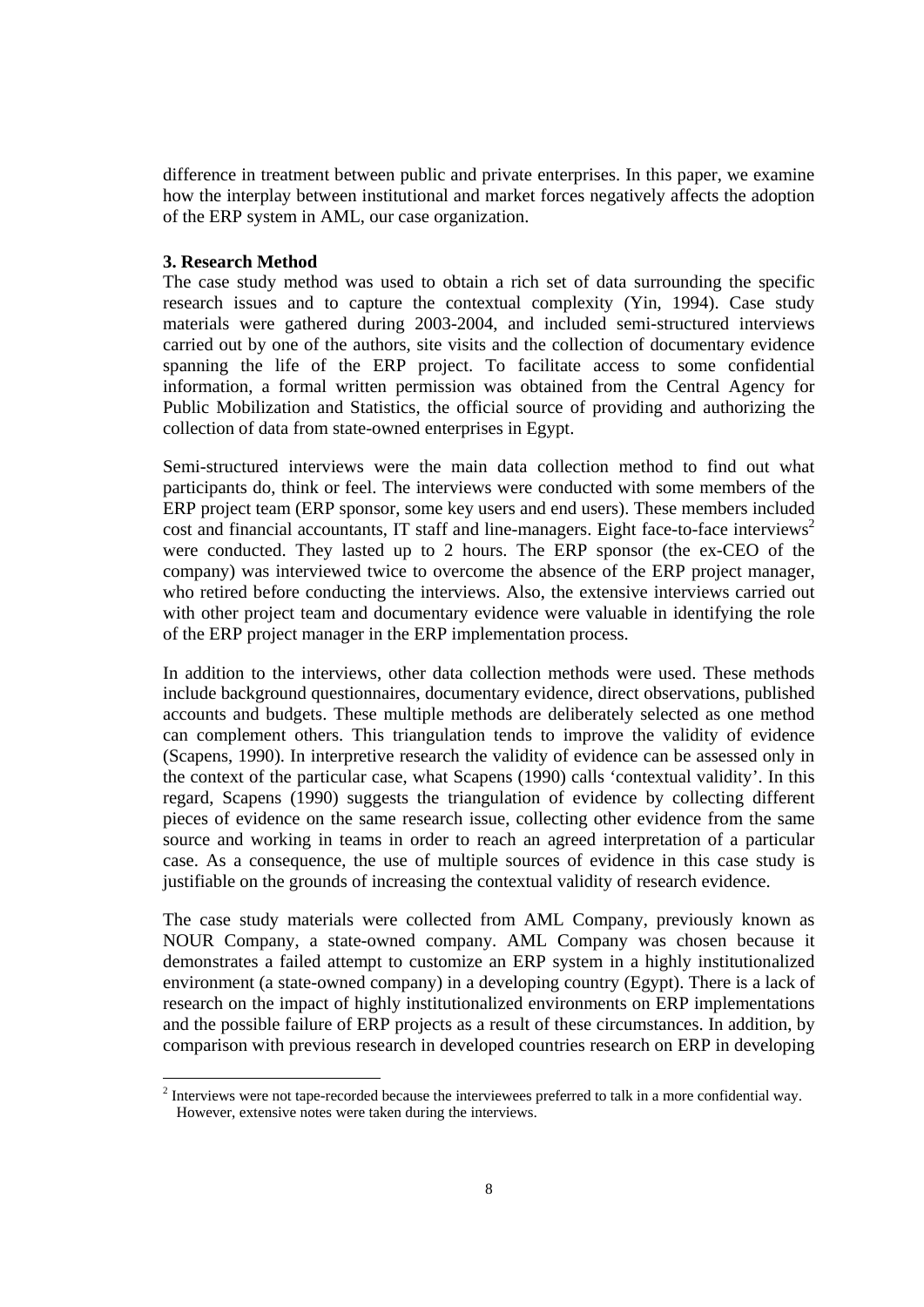countries can aid our understanding of the contextual and national differences on ERP implementations and their impact on adopting or rejecting accounting systems and practices built into the software (Huang and Palvia, 2001; El-Sayed and Westrup, 2003).

There were some limitations associated with the case study reported in this paper. One limitation of this case study was the fact that the ERP project manager was not interviewed because she retired before conducting the interviews. Another limitation was that the case expressed the views of customer organization personnel not vendor organization staff. Also, there are some other limitations associated with the use of case study method in general such as the limited generalization of the findings of a single case study and the possibility of the researchers' bias.

#### **4. Institutional Interpretation of ERP Customization Failure**

In this section we analyse the failure of ERP customization in AML. Based on the theoretical framework, we identify three separate, but related, reasons for this failure, knitting them together through the new institutional perspective of the paper. We first focus on coercive pressures exerted on AML from the regulatory environment and the holding company, as well as the intra-organizational power relations. Then, we address the impact of the interplay between institutional and market forces on AML.

### *4.1 Institutionalised Accounting Practices as Sources of ERP Package-Organization Misalignments in AML*

The defining period of modern Egypt is still the revolutionary socialist regime under President Nasser (1952-1970). After the revolution of 1952, the Egyptian Government made a break with the past and moved the Egyptian economy from a free market-oriented economy to a massively state-controlled economy in few years. The nationalisation laws and expropriation of various private enterprises became the expression of change in Egypt after the July Revolution in 1952. A series of nationalisation decrees was issued in 1956, 1961, and 1963 to eliminate the dominant role of both foreign and large-scale, local private capital. In 1952, the private sector made about 76% of the total investment in the economy. The public sector very quickly established its dominance in the economy and for the next three decades was making between 80-90% of the investment in the economy and constituted around 37% of GDP annually (PCSU, 2002).

In view of the state's dependence on accounting information to prepare the National Plan, the Uniform Accounting System was introduced by the Central Agency for Accountancy<sup>3</sup> in 1966. It was compulsory for all State-Owned Enterprises (SOEs) in the public sector, with the exception of banks and insurance companies. In such accounting system, accounts are classified in homogeneous classes in a manner that assists in preparing national accounts, as well as satisfying the needs of the traditional financial and cost  $accounting<sup>4</sup>$ .

 $3$  The Central Agency for Accountability is a control authority that reports to the Egyptian People's

Assembly on the performance of all state-owned enterprises and government ministries and agencies.

<sup>&</sup>lt;sup>4</sup> For more details about the Uniform Accounting System, see, for example, Briston and El-Ashker (1984).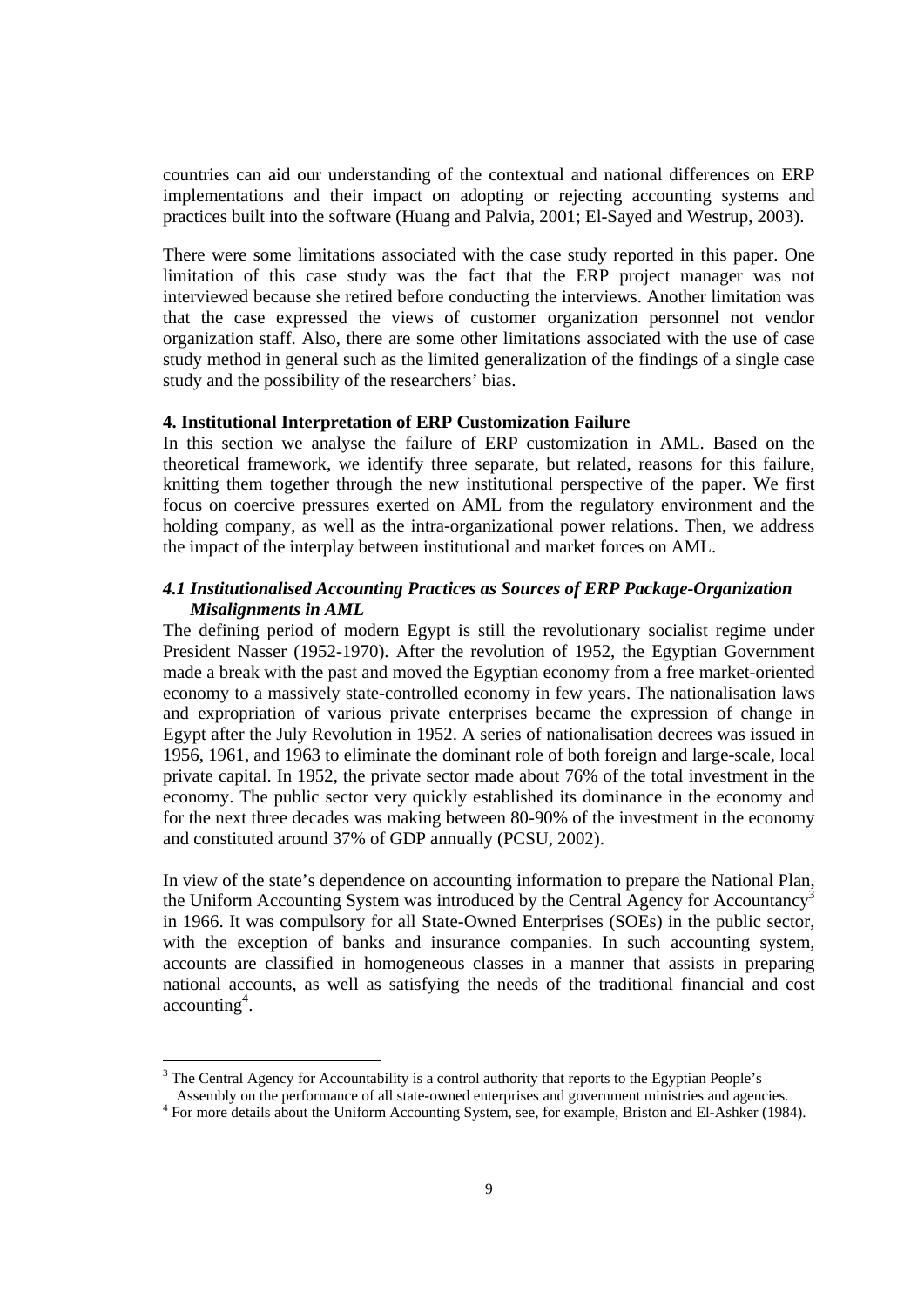NOUR Company, currently known as AML, is one of the companies that were subject to partial nationalization. NOUR Company<sup>5</sup>, a leading international company in the electronics industry based in the Netherlands, established its branch in Egypt under the name of 'NOUR-orient' in 1930. Initially, the activities of the NOUR branch in Egypt were just importing and marketing some electrical finished products such as televisions, refrigerators and light bulbs. In 1944, the local production of these electrical products was launched for the first time. In the 1960s, the Egyptian branch of NOUR was 50% nationalised by the Egyptian Government and by Law No. 118 of 1961, it became a 50% public sector company. However, its products continued to have the brand name of 'NOUR'.

As a state-owned enterprise, the company has applied the Uniform Accounting System to serve both financial accounting and cost accounting since 1966. It also prepares traditional planning budgets such as a sales budget, a production budget and a commodity and service requirements budget. The Dutch partner had not affected the accounting system used. However, reports prepared were affected. Certain reports were requested to be prepared by the Finance Department. These reports were specially designed to satisfy the Dutch partner's needs. The use of the Uniform Accounting System and planning budgets in AML has been routinized and institutionalised. They became part of day-today life and the way of doing things (Burns and Scapens, 2000). Accountants use the account codes as a way of communication with other organizational members in day-today interactions.

In Soh and Sia's (2004) terms, the Uniform Accounting System and planning budgets are imposed organisational structures. They are imposed and monitored by the coercive authority of the state agencies (the Central Agency for Accountancy). Soh and Sia (2004) argue that where the misalignment between embedded structures in ERP packages and organizations arises from an imposed structure, the decision will usually be to modify the ERP packages to support the existing institutional structure. This is because the organization is usually unable to change government regulations. Modifying the ERP package was the action taken by AML. However, ERP customization failed to solve the misfit problem and led to the failure of the ERP project in AML.

The Financial Accounts Department and the Budgeting and Costing Department insisted that the Uniform Accounting System had to be built into the ERP software and the reports must be prepared in the same normal format. MIS General Manager explained:

Customisation was the main reason for ERP failure. Finance Department is required to apply the Uniform Accounting System. This system is like the constitution. It has to be followed. Accountants have certain reports that have to be prepared…We were extremely inflexible and we have not had an ability to change business processes.

The General Manager of Planning gave an example of the inflexibility of accountants:

<sup>&</sup>lt;sup>5</sup> The real name is disguised.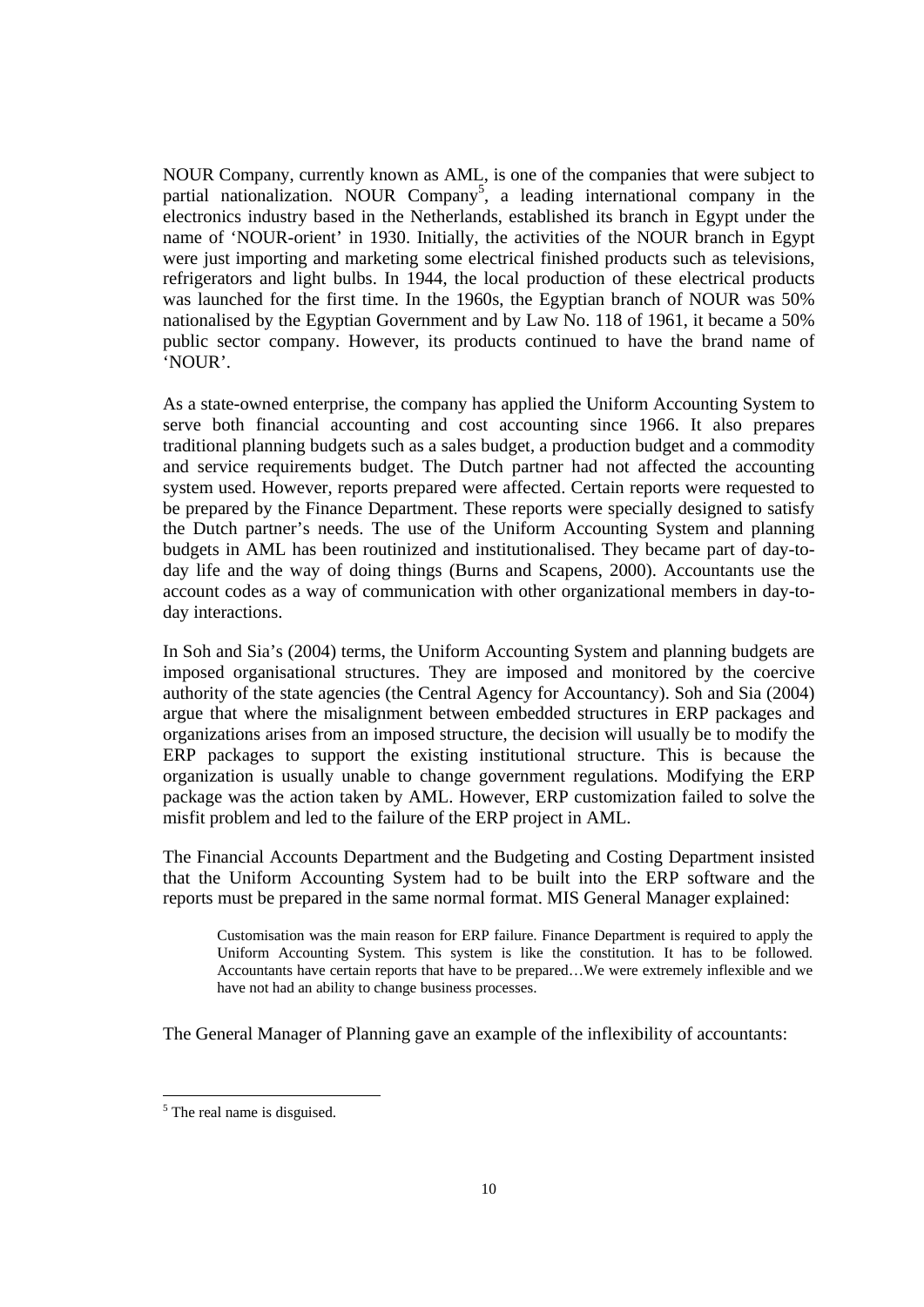If we used the software as it is, we would complete the project. This would solve a lot of problems. A lot of modifications and customisations were done. There was no flexibility on the part of accountants at all. They even insisted on using four decimal numbers as they did manually… They wanted the ERP to be customised to reflect the Uniform Accounting System. It took a lot of efforts to customise the ERP to be in conformity with the Uniform Accounting System…The same document should be prepared by the ERP system as the manual document. Otherwise, the software was not suitable.

For example, the Uniform Accounting System dictates the account chart in terms of eight digit numbers. It took two months to customize the ERP system to accept the account chart. However, the ERP system required changing the documents, procedures and documentary cycles between the company's departments. Accountants rejected this type of change as it contradicted existing routines and institutions. The General Manager of Financial Accounts gave the following reason:

We found that we should prepare and change the documentary cycles to fit the ERP system before starting to implement it. There are control authorities that accepted and recognised the procedures a lot of years ago. So it was difficult to replace and change these procedures.

He added:

I cannot violate the rules of the Uniform Accounting System. The Central Agency for Accountability audits our compliance with these rules and disagrees with any differences. I cannot violate the rules in order to adopt the ERP system. There will be legal responsibility. If the ERP Company were able to customise the ERP system to be in conformity with the Uniform Accounting System the ERP system would operate.

Furthermore, the division of one invoice into a number of screens led to difficulty in using the ERP system in AML. There were a lot of documents that were difficult to be entered into the ERP system using the screens designed in the system. The division of a single document into a lot of screens was seen by accountants as impossible. For instance, there were six screens to record the fixed assets' depreciation. The General Manager for Financial Accounts explained:

Any system opens a single screen that leads to other screens. However, in BAAN, if I have not entered a screen, the system would not accept the others… We prepare depreciation reserve for fully depreciated assets in books. This reserve requires re-evaluation of assets. For two years, we were unable to customise the ERP system to record this reserve. To prepare a compound entry (from two or more accounts to two or more accounts), the system required using intermediate accounts. The system consumed our time in preparing intermediate accounts and entries without any necessity.

Accordingly, there were tensions in the process of customizing the ERP package to be in conformity with existing institutions, rules and routines. According to Burns and Scapens  $(2000: 16 \& 17)$ , it is likely to be much easier to introduce changes that do not challenge existing ways of thinking and norms of behavior. However, a change that conflicts with existing routines and institutions is likely to be much difficult to implement. In AML, the embedded structures in the ERP system were incompatible with the established ways of thinking and norms of behavior embedded in the existing routines and institutions,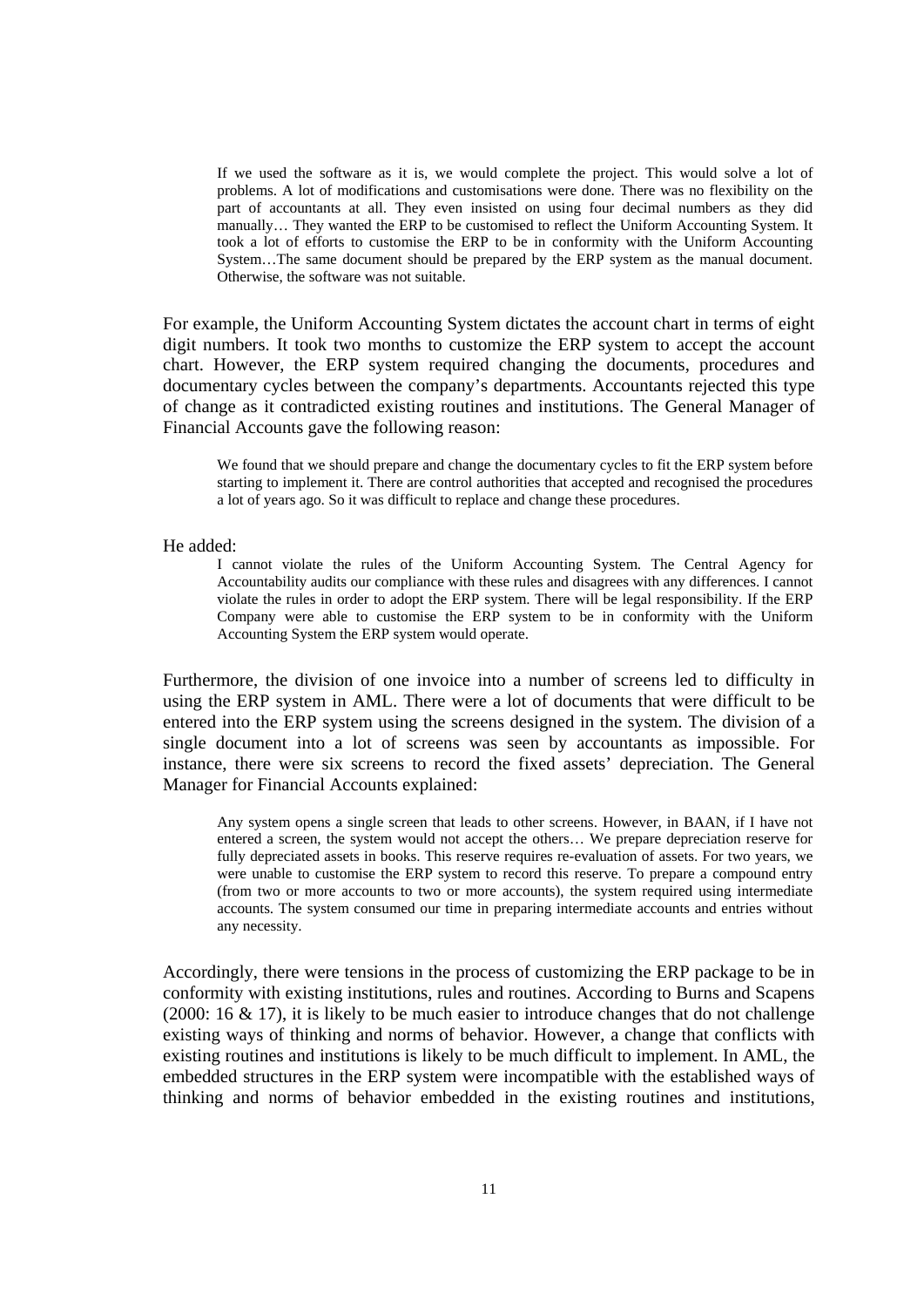### especially the Uniform Accounting System. The General Manager of Financial Accounts pointed out:

The BAAN system was not suitable for the nature of our business and our work systems. Would we change the state systems such…the Uniform Accounting System in order to implement the BAAN system?

#### He added:

The ERP offered solutions but they were not suitable for us. The software is not suitable for the Egyptian environment. It might be useful for Europe. There was a will to make the ERP system succeeds; however, the system was not in conformity with our systems. The problem was that it was non-customisable software. It was inflexible software like a train has to be pulled alone a railway line. Tailored (custom-developed) systems would satisfy our needs.

A cost accountant agreed with the above comment:

The user needs for financial data… should be determined and satisfied. The computerised system should be tailored rather than imposed as a software package.

He continued:

There were a lot of difficulties in implementing BAAN software. This system is not suitable for our reality, our life and our systems that we are used to use. The software does not satisfy our needs. I personally prefer custom software to packaged software.

In sum, ERP consultants tried to customize the software. However, the software has challenged established accounting rules and routines. It contradicted the Uniform Accounting System, which has been used by public sector enterprises since 1966 and continually monitored by the Central Agency for Accountability during the customization process. This conclusion is consistent with Soh and Sia (2004) that when there is a misalignment between imposed organizational structures and embedded structures in ERP packages, it is difficult to change the government regulations and the ERP packages have to be modified to support the existing institutional structures. Sometimes, the customization process is difficult to implement and the ERP project will fail. This was what happened in the AML case.

# *4.2 The Holding Company as a Conflicting Institution and Intra-Organizational Power Relations*

In the early 1990s, a privatisation programme was undertaken because of the Government of Egypt's (GOE) dissatisfaction with the failure and loses of public sector enterprises and the external pressures from international donors (World Bank and IMF) in favour of privatisation. The GOE launched the privatisation programme with the Public Enterprise Law No. 203 of 1991 and its regulations, establishing the legal framework for sale of 314 public enterprises that earmarked for privatisation. This law marked the start of public enterprise reform. It was designed to eliminate the difference in treatment between public and private enterprises.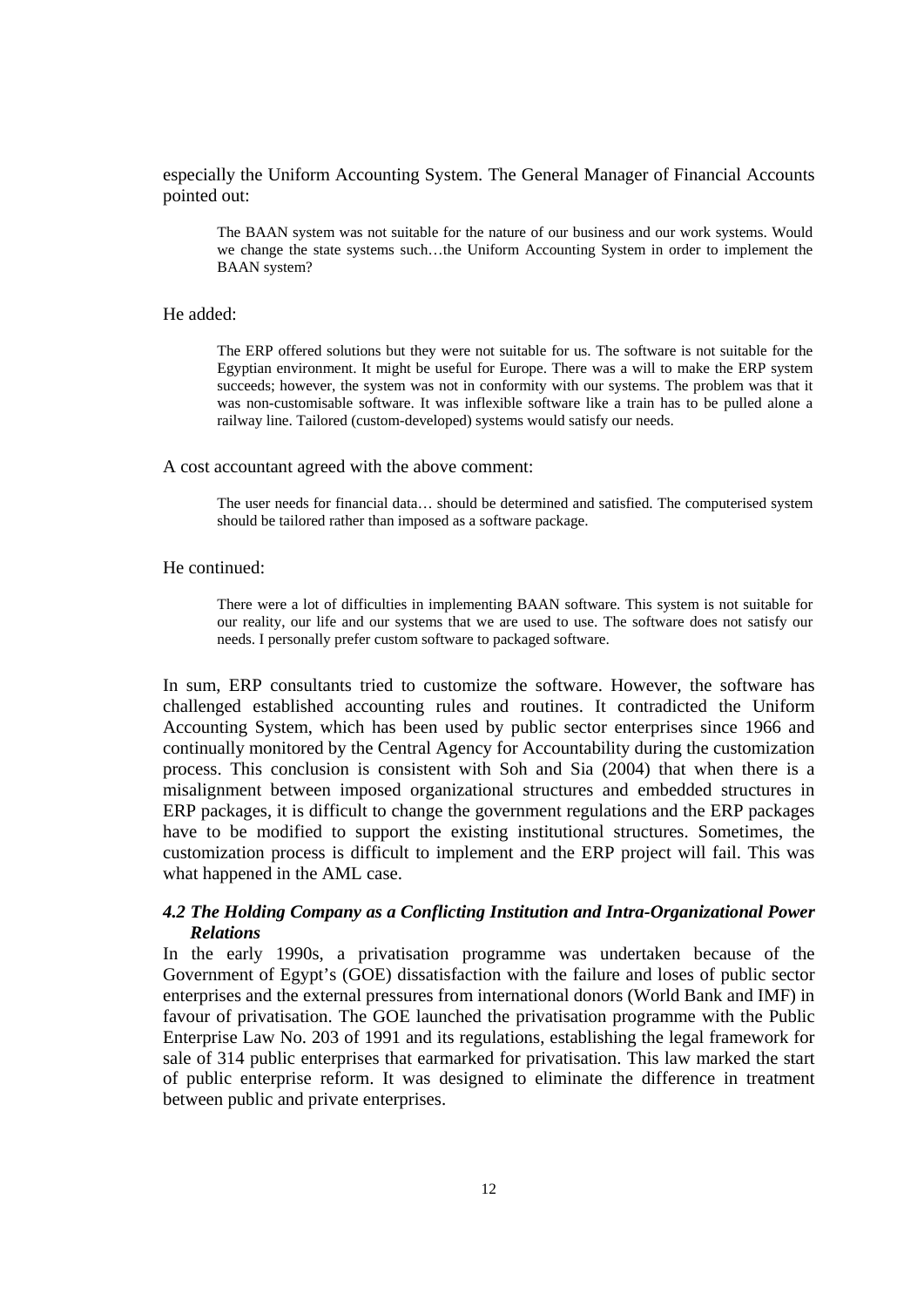Public holding companies were established in 1991. The ownership and management of 314 public enterprises, subjected to Law 203 of 1991, were transferred from the various ministries to 17 holding companies, which are held accountable to the Ministry of Public Enterprises. Holding companies are primarily responsible for organising the sale of their constituent SOEs known as affiliated companies, with a mandate to maximise the present value of their affiliated companies on behalf of the state.

According to Law No. 203 of 1991, the ownership and management of the Government's share in NOUR Company were transferred to the Holding Company for Engineering Industries to organise its sale. In December 1997, the Egyptian Government tried to privatise the company by selling it to the Dutch company, NOUR. However, negotiations failed and the Egyptian Government decided to buy the share of the Dutch partner. The company's name was changed to AML, which became a 100% public sector company. Furthermore, AML Company reduced its activities to the manufacturing and marketing of lamps. The General Manager for Budgeting and Costing described this situation as follows:

During the negotiations on selling the company at the end of 1997, it was re-evaluated. NOUR Company assessed that its brand name was worth 60% of the company's value and was willing to pay the Government the remaining value. However, the Egyptian side rejected this deal and bought the Dutch partner's share. A new brand name, 'AML', was introduced.

As a result of the privatization, there was some change in the institutions governing the public sector such as the introduction of Law No. 203 of 1991 and the holding companies. However, the old institutions such as the Central Agency for Accountability continued to govern the public sector as well. Following the failure of privatisation process of AML Company, the company is still applying the Uniform Accounting System and planning budgets that are monitored by the Central Agency for Accountancy. Also, the company has to obey the orders of the Holding Company for Engineering Industries. This situation created conflicting institutions. Organizational members in AML used one institution (the requirements of the Central Agency for Accountability) to resist the other (the requirements of the holding company).

The decision to implement an ERP system at AML was related to its privatization attempt at the end of 1997. Following the withdrawal of NOUR Company, a decision to adopt an ERP system in AML was mainly taken by the Egyptian Holding Company for Engineering Industries, which started implementing an ERP system at the same time. The General Manager of the MIS Department described this decision as follows:

The ERP project came as a compulsory order from the holding company. It has not expressed our needs. We have not initiated this project. As a decision-maker, you are not able to make a decision… People, I mean financial accountants and cost accountants, rejected the project. They have not co-operated with the top management in implementing the project as they felt that it was imposed on them and they were not in need for it…The holding company itself failed to implement the ERP software.

The General Manager of Planning emphasized this fact by saying: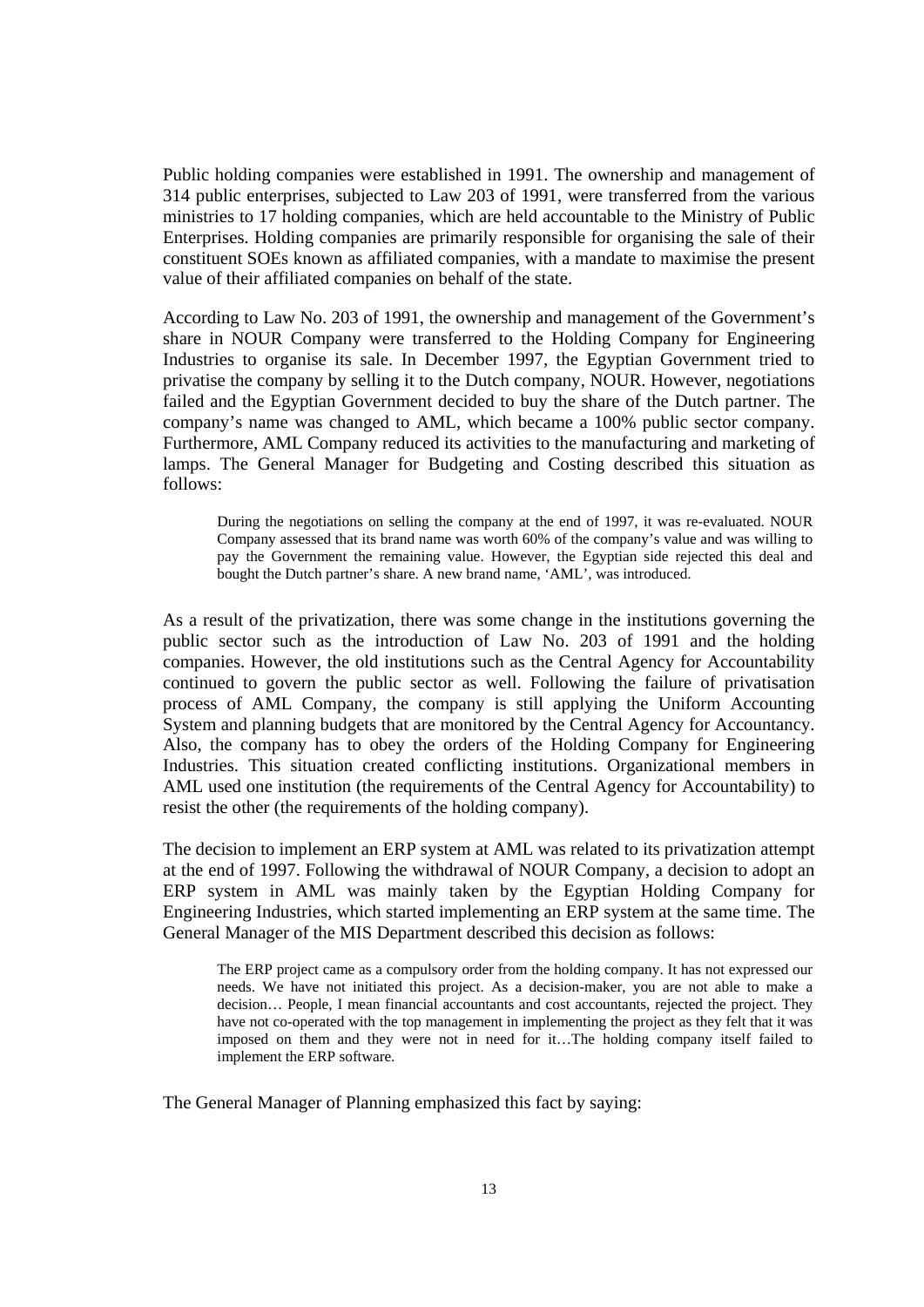The ERP project was a recommendation from the holding company to implement a good information system. The objective was the existence of a common integrated database for the whole company to facilitate communications and the availability of information to decisionmakers in real time. However, I think that because there was a complete collapse in the company, the ERP project failed… The holding company wanted to modernise information systems. It implemented the same system and failed.

The General Manager of Planning described the feelings of employees towards the ERP by saying 'people (accountants) resisted the ERP system and implemented it against their will. It was like doing your job without liking it'. So, ERP was perceived as a major threat to the survival of the organization as a whole and its constituent organizational members. The General Manager of Planning commented that 'there was a fear from privatization. Would we stay working in the company or would we leave the company?' Thus, AML's organizational members challenged the holding company's decision to implement BAAN software. They resisted ERP implementation as they felt that this software was a threat to the existence of the company as a whole and to their secured jobs. The General Manager of Financial Accounts added 'the number of employees has been reduced because of early retirement<sup>, 6</sup>. The use of the ERP system would accelerate the retirement process as it would require skills that are not available in the existing employees. Furthermore, the failure of ERP implementation in the holding company legitimized the failure of the same ERP package in AML. The ERP failure in AML became a logical outcome and self-explained result as a result of its failure in the holding company.

According to Burns and Scapens (2000), if those responsible for implementing the new system possess sufficient power, they may be able to impose change, albeit with some difficulty. However, if other key individuals or groups have sufficient power, they may be able to resist or subvert the change process. That was what happened in AML. The holding company and top management wanted to make AML attractive to investors by imposing the ERP project. For that reason, the ERP caused a lot of anxiety as it was seen as a necessary step towards privatization and, subsequently, early retirement. To prevent this from happening, other organizational members, especially accountants, resisted the ERP project through their control of resources<sup>7</sup> required in the implementation process. Accountants used their knowledge with the requirements of the Uniform Accounting System as a way to resist the ERP implementation. Burns and Scapens (2000: 10) state that '…[institutionalized] routines may become somewhat resistant to change'. And in another instance, they state '…the power embedded in the institutionalized routines, which shape the actions and thoughts of members of the organizations...' (p. 23). Institutionalized routines such as the requirements of the Uniform Accounting System provide accountants with sufficient power to resist the implementation of the ERP project.

1

 $6$  In the planning budgets for 1998/99, the number of employees was 3630 on 31/12/1997. This number was planned to be reduced to 3360 employees due to the use of early retirement policy.<br><sup>7</sup> The exercise of power in social relations depends on both formal sources (hierarchy of authority and

responsibility) and informal sources (knowledge, mobilization of authority, experience, significance of the institution, personal relations or connections with power holders).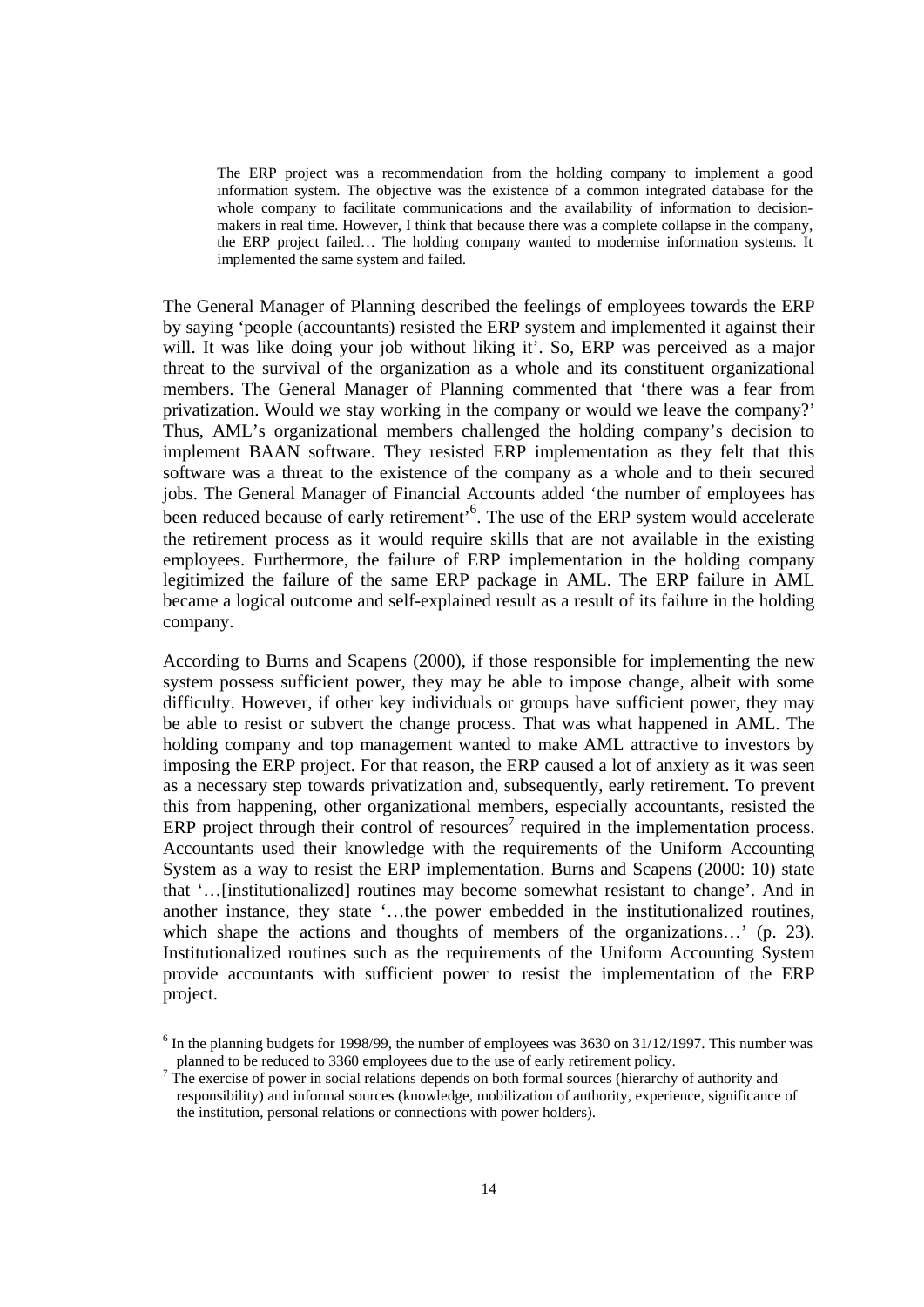These findings provide a possible answer to the question of 'how organizations respond to new extra-organizational institutional demands that conflict with their traditional practices?' Our case company used one institutional demand to resist the other because both the holding company and AML have to comply with the requirements of the Central Agency for Accountability. They cannot violate these requirements. These findings differ from other observed responses in previous studies (Meyer and Rowan, 1977; D' Aunno et al. 1991).

#### *4.3 Market and Competitive Pressures*

-

In the 1990s the changes in the regulatory environment in Egypt created market and competitive pressures on AML. The privatization programme launched by Law No. 203 of 1991 and the implementation of the GATT agreement opened up the Egyptian market and created fierce competition. This competition adversely affected AML. As a result of competition, AML suffered severe successive losses from 1997 to present. For example, reported losses in 1996/97 were 5,563,000 Egyptian pounds.

On the one hand, according to the Public Enterprise Law No. 203 of 1991 and its regulations, there was a failed attempt to privatise AML in 1997. This attempt led to the withdrawal of the Dutch Company, NOUR. The withdrawal of NOUR led to changing the company's brand name from 'NOUR' to 'AML'. Customers did not know the new brand name and they did not differentiate it from other available brands in the Egyptian market. Furthermore, some of the company's machines left by NOUR were outdated and in bad condition. This means that the use of these old machines increased the occurrence of defective products and hence 'quality costs' such as the costs of scrap, spoilage and negative goodwill.

On the other hand, as a direct impact of the implementation of the GATT agreement in Egypt in the  $1990s<sup>8</sup>$ , a lot of rival light bulbs have been imported and sold in the Egyptian market at a much lower price, normally less than the product costs. A cost accountant said:

The GATT agreement has led to the entrance of a lot of imported products, including light bulbs, to the Egyptian market, especially from China. This resulted in fierce competition and difficulties in competing with these products. For example, there is currently a dumping process, where products are sold with prices less than their costs. As a result, the local product cannot be sold.

The General Manager of Budgeting and Cost Accounting Department confirmed this fact when saying:

The company won a legal case against a company to stop cheap imported light bulbs being dumped in the Egyptian market.

 $8$  In the planning budgets for 1998/99, the custom duties on imported light bulbs were reduced from 70% to 45%. In addition, the company continued the production reduction policy followed in 1996/97 and in 1997/98 as a result of the fierce competition caused by removing protection policy for local products and dumping processes.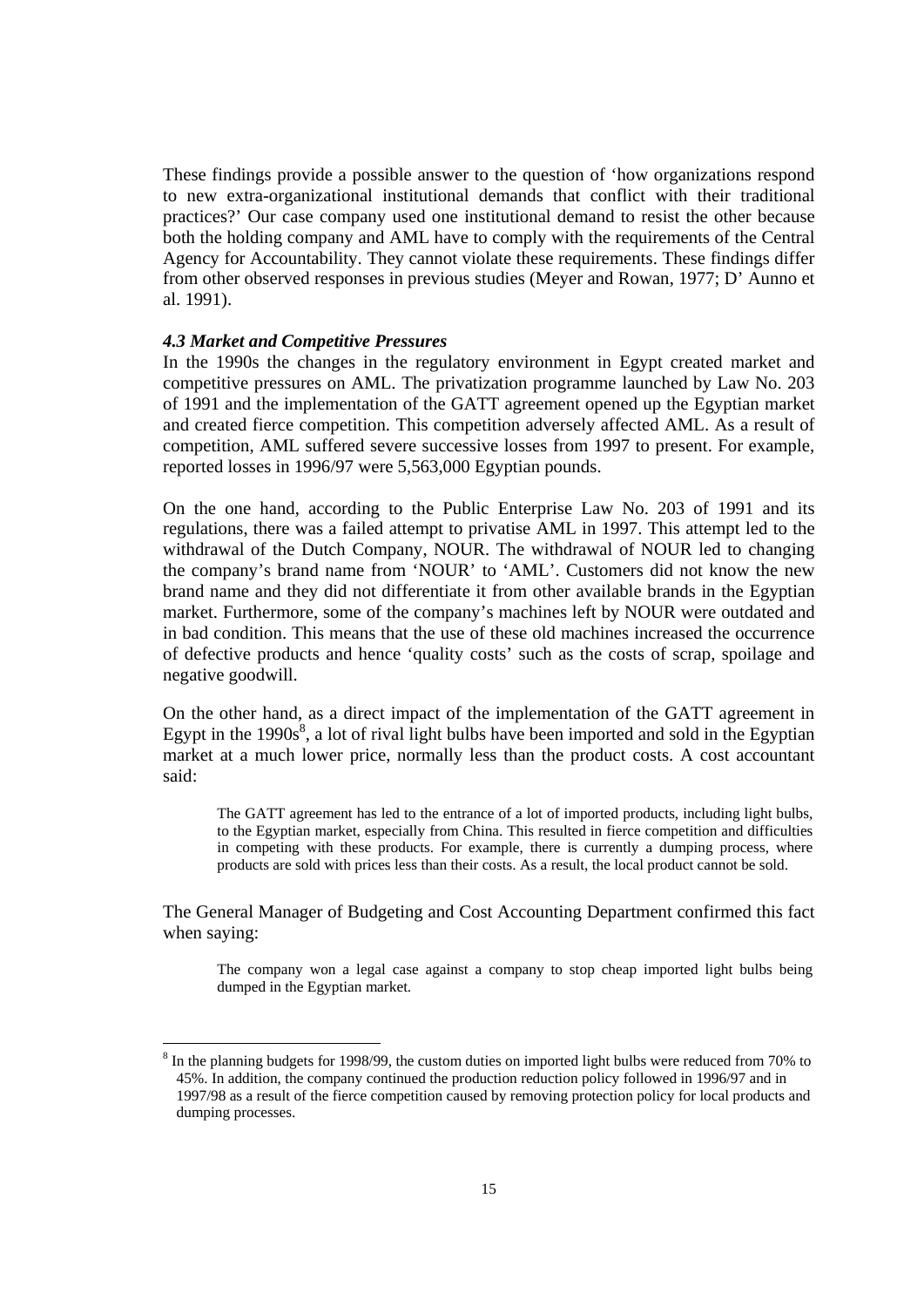In addition, the collapse of the Soviet Union in the early 1990s facilitated importing complete light bulbs factories on a large scale from former Soviet Union countries. The phenomenon known as 'downstairs factories' started to emerge. These factories, managed by unknown producers, started to compete with AML by manufacturing and selling a diversity of cheap untested rival light bulbs. A cost accountant explained:

The Soviet Union Collapse was a major source of the emergence of unknown small producers. AML was unable to compete with those producers because they have small factories and few staff and produce their products with low costs.

Due to all the above unfavorable competitive circumstances, AML has lost most of its market share. Because of the marketing problems of AML's products, the company started producing and inventorying lamps in order to continue running and to find work for the company's workers. However, the ERP system did not support the policy of production for inventory and would increase the visibility of this policy. The General Manager of Financial Accounts Department described this problem as follows:

At the end of each year, we need to increase production either to reduce losses or to make use of available materials and workforce. Therefore, we produce to put our production in warehouses until we can find an opportunity for sale. But that was not available in the BAAN system. The BAAN system did not recognise the production for inventory purpose but only production without inventory. This was an obstacle to implementing the ERP system in the Production Planning Department.

So the ERP system was perceived as not supporting the only available policy for the company's survival, which is the production for inventory purpose. Furthermore, the ERP project increased the degree of financial crisis in AML. The cost of BAAN software was very high. So it was difficult for the company to recover the cost of this software, taking into account the previously mentioned circumstances<sup>9</sup>. However, AML was not been declared insolvent because there is no notion of bankruptcy in the public sector. To avoid the legal liability of canceling the ERP purchase contract and to regain control over this crisis situation, the company transferred the reason for ERP failure to the ERP vendor. The argument was that the ERP vendor failed to customize the software to satisfy the company's needs. The General Manager for Planning Department explained this fact as follows:

There was a fear of legal responsibility from control agencies such as the Central Agency for Accountability. I rejected responsibility for the ERP project. After three years, it was found that the sound solution was to stop the project…It was decided to stop the project at this point… We stopped and liquidated the guarantee letter. For three years the Central Agency for Accountability was asking us. We stopped it (the ERP project). It was a fear rather than anything else. The ERP vendor in Saudi Arabia has been charged all costs. It was a high cost.

 $9<sup>9</sup>$  The company expanded the use of overdraft loans from local and international banks to finance its operations. In the planning budgets for 1998/99, local overdraft loans on 30/06/1997 were L.E. 27,793,000 (total assets were L.E. 249,327,000). These loans were expected to become L.E. 40,000,000 in 1998/99 (total assets were L.E. 269,027,000).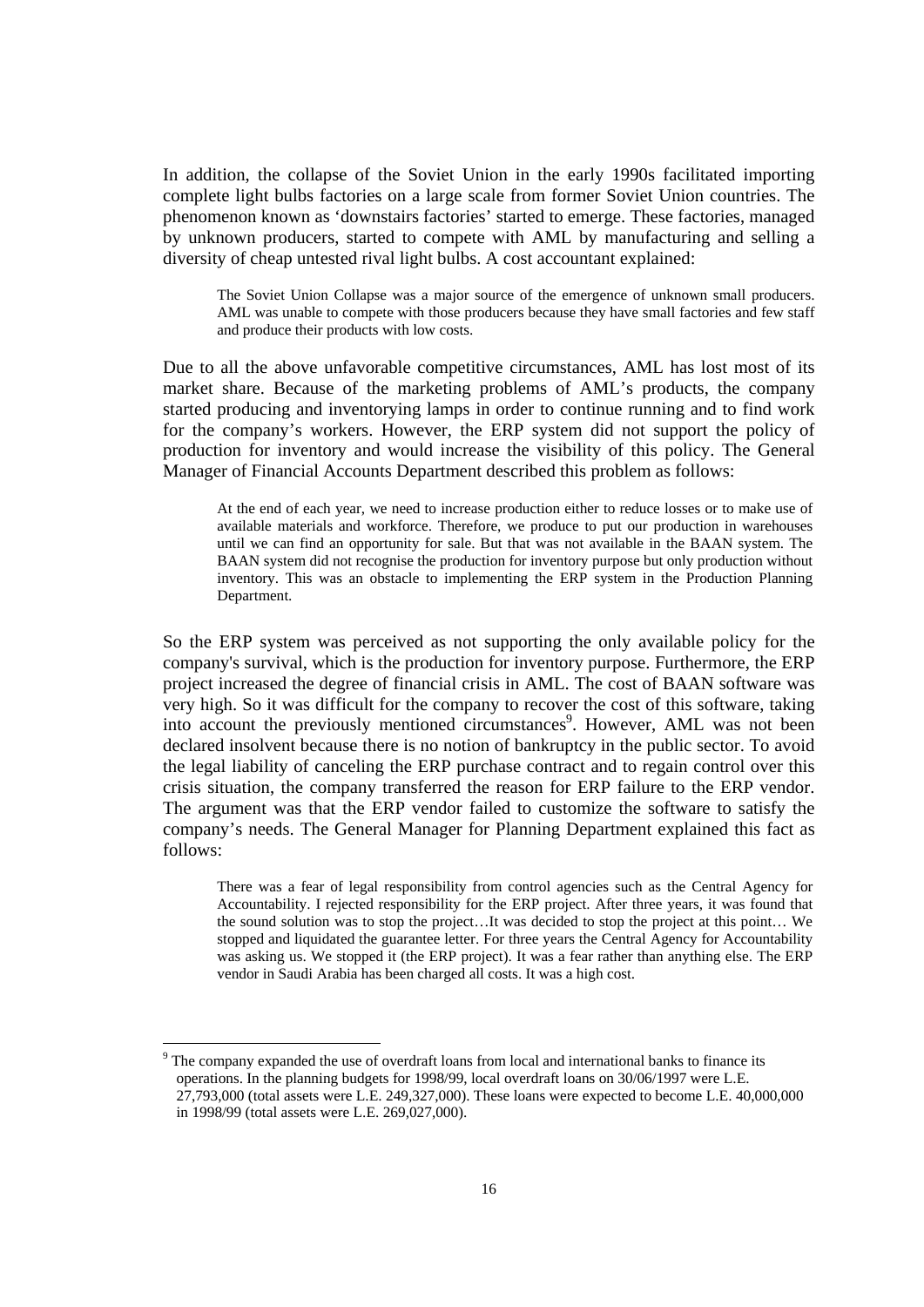The competitive market forces interacted with the institutional environment to shape the failure of the ERP project. The introduction of the ERP was a coercive pressure exerted by the holding company. However, the holding company did not support AML financially to purchase and implement the ERP project. To fund the ERP project AML had to use its own resources. But the market pressures led to continuous losses. So AML could not afford the cost of the ERP software. The organizational members resisted the pressure of the holding company and unfavorable market conditions by citing the uniform accounting practices imposed by the regulatory authority for accounting, the Central Agency for Accountability. The inability of the ERP system to meet the requirements of these authorities was the explicit reason citied for the failure to embed ERP in the organisation. On this way, the externally imposed institutional requirements were used to resist both other institutional pressures and market and competitive pressures.

These findings support the view that under conditions of heightened coercive pressures, accounting systems can become decoupled from day-to-day operations (Modell, 2002). In addition the paper has demonstrated that in this highly regulated economic and political environment, market and competitive pressures also inhibited the adoption of new, supposedly efficient, accounting systems. These findings contradict those of Hoque and Hopper (1997), who found that when managers face both high market competition and strong political and industrial relations turbulence, the market competition tend to have positive effects on their use of accounting information and strong political and industrial relations turbulence tend to have negative effects.

### **5. Summary and Conclusions**

The aim of this paper was to interpret and understand the failure to embed the technology of Enterprise Resource Planning (ERP) in an Egyptian state-owned company (AML). The paper draws on new institutional sociology and its extensions as the theoretical framework for interpreting this failure. It explains ERP customization failure in terms of the interplay between institutional pressures, institutionalised accounting practices, conflicting institutions, intra-organizational power relations, and market forces. The findings revealed that the inability of the ERP system to meet the core accounting requirements of the control authorities (the Central Agency for Accountability) was the explicit reason cited by organizational actors for the failure to embed ERP in the company. In addition, the externally imposed requirements for a Uniform Accounting System and planning budgets were used to resist both other institutional pressures (the Holding Company for Engineering Industries) and market and competitive pressures.

The findings of the case study presented in this paper contribute to the literature addressing ERP and accounting stability (Granlund, 2001, Granlund and Malmi, 2002; Spathis and Constantinides, 2002; Scapens and Jazayeri, 2003; Quattrone and Hopper, 2005). The accounting stability in this paper was an outcome and a reason for the ERP customization failure. The results of the case study are consistent with Granlund (2001) who described the introduction of an ERP system and the resistance that followed its implementation. He explained this resistance as adherence to earlier procedures, i.e. routines.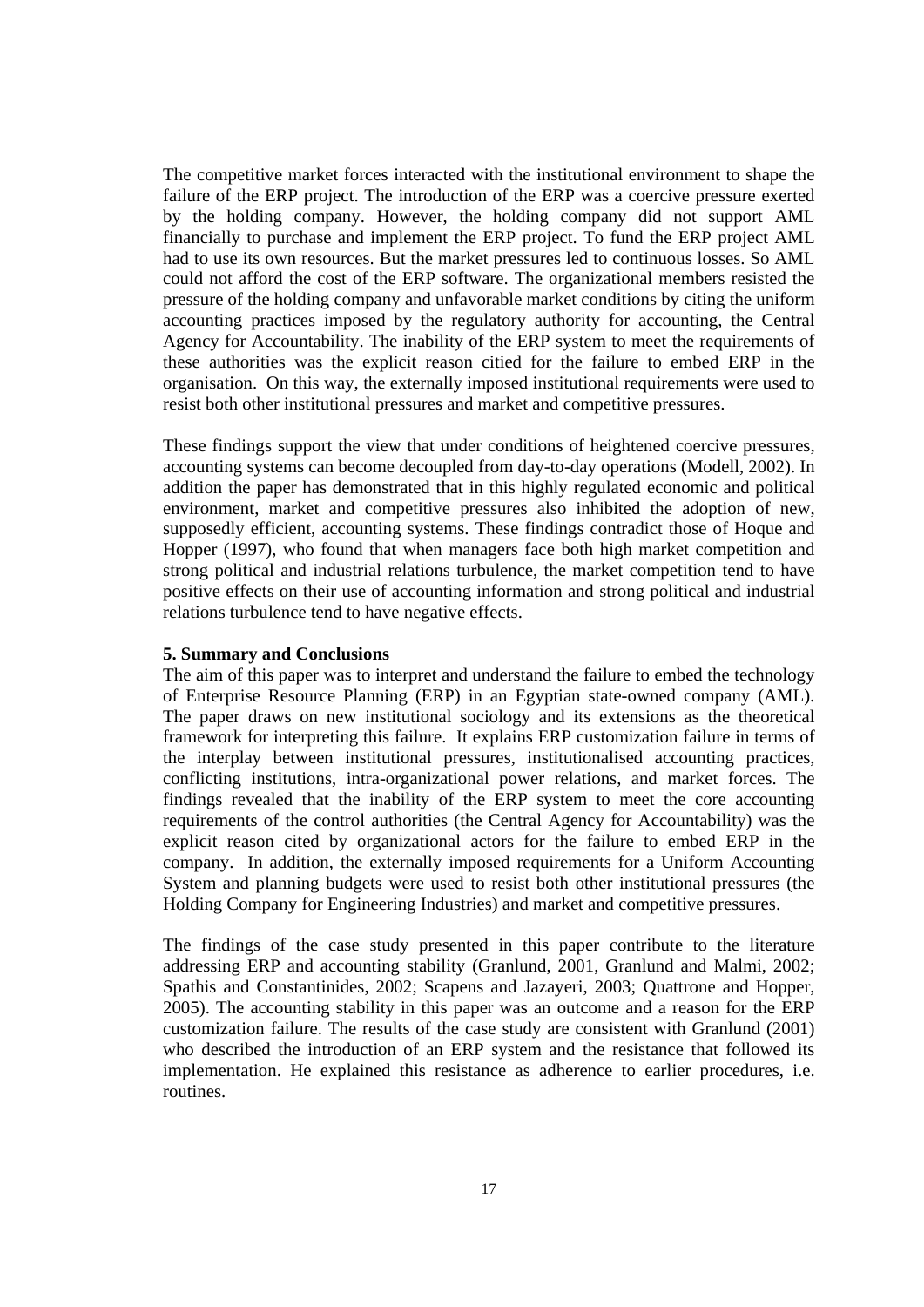This research also supports the findings of Burns (2000) that the existing institutional context acted as a barrier against change. Similarly, Scapens and Jazayeri (2003) found that companies tended to replace existing accounting systems with other very similar systems. Also, in one of two organizations studied, Quattrone and Hopper (2005) found that the ERP reproduced existing structures and distance which permitted conventional accounting controls to be maintained. This paper extends this literature by studying the introduction of ERP in a company in Egypt (a less developed country), focusing on the problem of misfits, and identifying additional factors, specifically the impact of regulatory agencies and competitive market forces, that contribute to the failure of ERP.

Furthermore, the paper also makes a contribution to the accounting literature on developing and transitional economies by specifically confronting the question of whether uniform systems of accounting technology, such as ERP or activity-based costing, can be successfully introduced in countries with very different cultures and economic and political structures.

Finally, there are several implications for future accounting research. The institutional framework can be applied to other problems in management accounting, for example the introduction of new budgetary control systems. This framework is based on analysing the interplay between institutional pressures, institutionalised accounting practices, conflicting institutions, intra-organizational power relations, and market forces. The use of such extended institutional analysis contributes to recent calls to broaden NIS (Oliver, 1992; Modell, 2002; Dillard et al., 2004; Tsamenyi et al., 2006). The proposed framework is valuable in explaining the origins of the problem of misfits and how to solve or exaggerate this problem. This problem has been observed in both developed (Scapens et al., 1998: 48) and developing countries (Soh et al., 2000: 48).

Additional case studies of ERP and accounting in other developing and transitional economies, perhaps with very different cultures and political structures, would test the reliability of the conclusions of this study. Imported information (and accounting) systems face a lot of difficulties in developing countries (e.g. Mensah, 1981; Ndubizu, 1984; Hove, 1989; Wallace, 1993; Larson and Kenny, 1995; Longden et al., 2001). It is assumed that organisations in different countries introducing ERP systems face similar difficulties and challenges as a consequence of the ERP package-organization misalignments identified in this paper. However, new case studies should explore similar or other difficulties and challenges facing companies working in developing countries when trying to implement imported advanced information technologies such as ERP systems.

# **References**

- Barley, S. R. and Tolbert, P. S. (1997) 'Institutionalization and Structuration: Studying the Links between Action and Institution', *Organization Studies*, 18 (1): 93-117.
- Booth, P., Matolcsy, Z. and Wieder, B. (2000), 'The Impacts of Enterprise Resource Planning Systems on Accounting Practices – The Australian Experience', *Australian Accounting Review*, 10 (3): 4-18.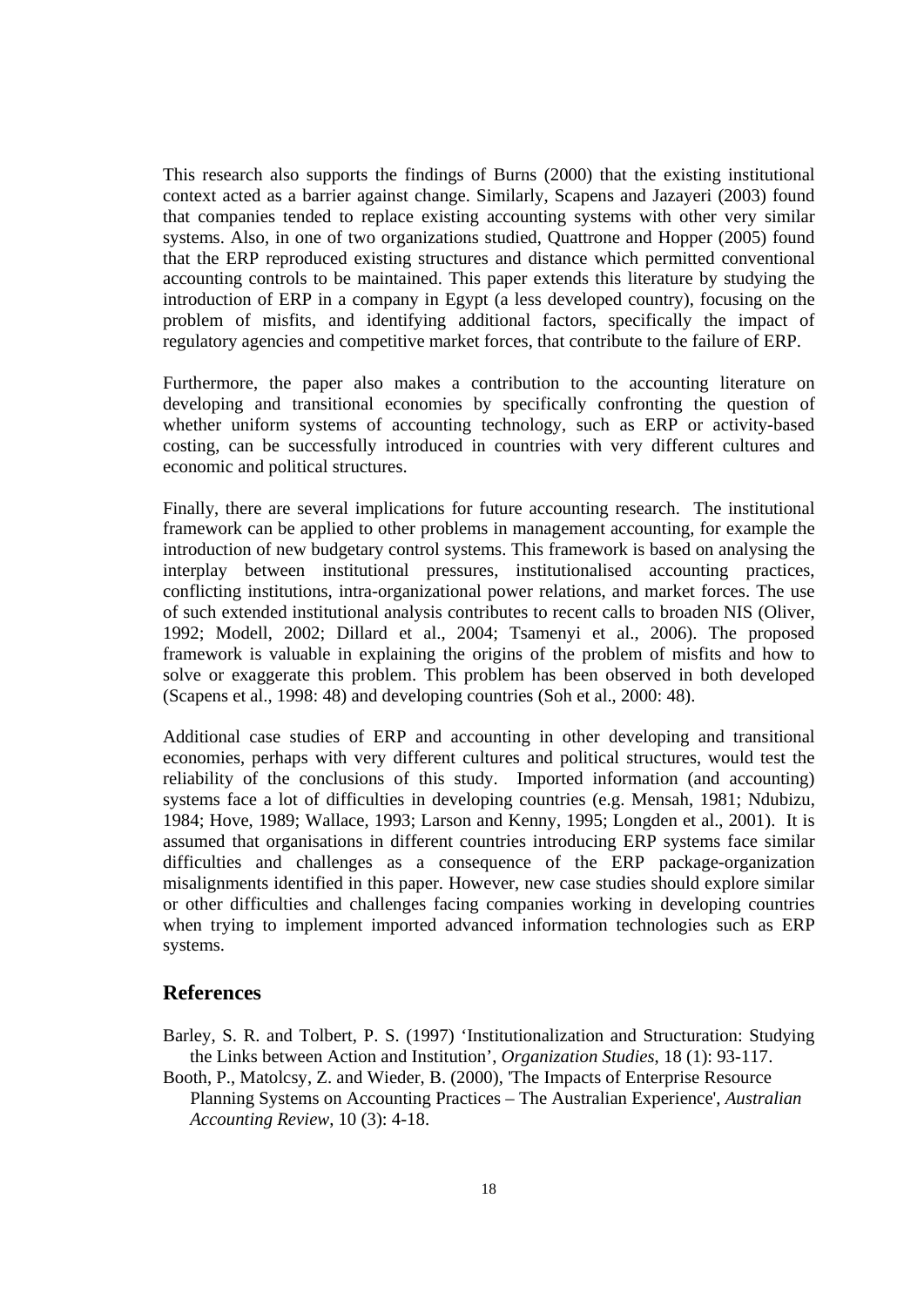- Briston, R. J. & El-Ashker, A. A. (1984), 'The Egyptian Accounting System: A Case Study in Western Influence', *International Journal of Accounting, Education and Research*, Fall: 129-155.
- Burns, J. & Scapens, R. W. (2000), 'Conceptualising Management Accounting Change: An Institutional Framework', *Management Accounting Research*, 11: 3-25.
- Burns, J. (2000) 'The Dynamics of Accounting Change: Interplay between New Practices, Routines, Institutions, Power and Politics', Accounting, Auditing & Accountability Journal, Vol.13, No.5: 566-596.
- Burns, J., Ezzamel, M., Scapens, R. W. (2003), '*The Challenge of Management Accounting Change: Behavioural and Cultural Aspects of Change Managemen*t', London, UK: Elsevier Ltd.
- Carruthers, B. G. (1995), 'Accounting, Ambiguity, and the New Institutionalism', *Accounting, Organisations and Society*, 20: 313-328.
- Chapman, C. and Chua, W. -F. (2000), 'Information Technology, Organisational Form, and Accounting', Proceedings of the  $2<sup>nd</sup>$  Conference on New Directions in Management Accounting: Innovations in Practice and Research, Brussels, Belgium, 14-16 December 2000, 193-211.
- Collier, P. (2001) 'the Power of Accounting: a Field Study of Local Financial Management in a Police Force', *Management Accounting Research*, 12: 465-486.
- D' Aunno, T., Sutton, R. I., and Price, R. H., (1991) 'Isomorphism and External Support in Conflicting Institutional Environments: A Study of Drug Abuse Treatment Units', *the Academy of Management Journal*, 34 (3): 636-661.
- Dacin, M. T., Goodstein, J. and Scott, W. R. (2002) 'Institutional Theory and Institutional Change: Introduction to the Special Research Forum', *The Academy of Management Journal,* 45(1): 45-57.
- Davenport, T. H. (1998), 'Putting the Enterprise into the Enterprise System', *Harvard Business Review,* July–August: 121–31.
- Dillard, J. F., Rigsby, J. T. and Goodman, C. (2004), 'the Making and Remaking of Organizational Context: Duality and the Institutionalization Process', Accounting, Auditing & Accountability Journal, 17 (4): 506-542.
- DiMaggio, P. and Powell, W. (1983) 'the Iron Cage Revisited: Institutional Isomorphism and Collective Rationality in Organizational Fields', American Sociological Review, 48: 147-160.
- El Sayed, H. and Westrup, C. (2003), 'Egypt and ICTs: How ICTs Bring National Initiative, Global Organizations and Local Companies Together', *Information Technology and People*, 16 (1): 76-92.
- Giddens, A. (1979) *Central Problems in Social Theory,* Basingstoke, UK: Macmillan.

Giddens, A. (1984) *the Constitution of Society*, Cambridge: Polity Press.

- Granlund, M. & Malmi, T. (2002), 'Moderate Impact of ERPS on Management Accounting: A Lag or Permanent Outcome?', *Management Accounting Research*, 13: 299-321.
- Granlund, M. (2001) 'Towards Explaining Stability in and around Management Accounting Systems,' *Management Accounting Research*, 12: 141-166.
- Granlund, M. and Lukka, K. (1998) 'It's a Small World of Management Accounting Practices', *Journal of Management Accounting Research*, 10: 153-179.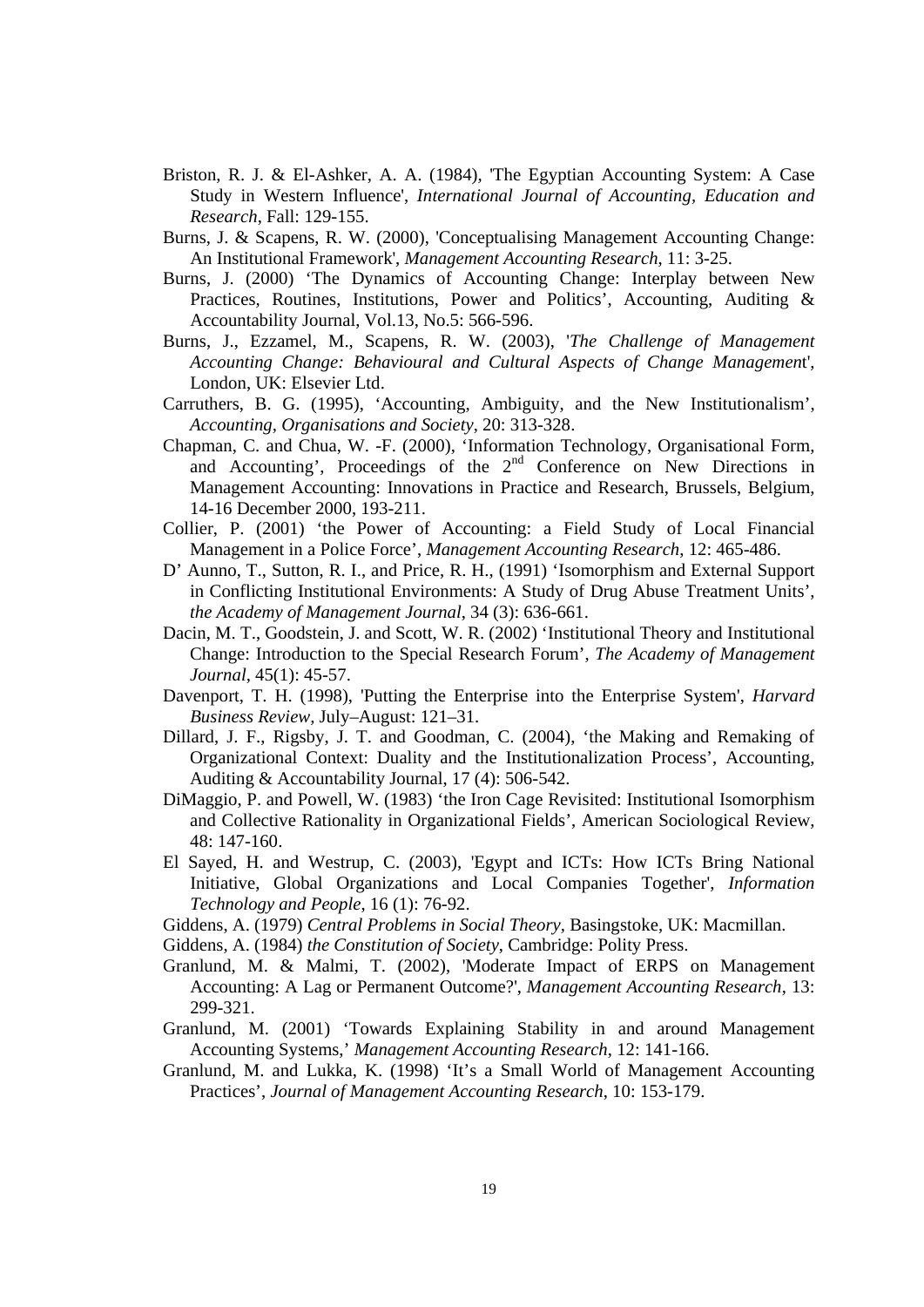- Greenwood, R. and Hinings, C. R. (1996) 'Understanding Radical Organisational Change: Bringing Together the Old and New Institutionalism', *The Academy of Management Review*, 21: 1022-54.
- Gupta, P. P., Dirsmith, M. W. and Fogarty, T. J. (1994) 'Co-ordination and Control in a Government Agency: Contingency and Institutional Perspectives on GAO Audits', *Administrative Science Quarterly,* 39: 264-284.
- Hedberg, B. and Jonsson, S. (1978), 'Designing Semi-confusing Information Systems for Organisations in Changing Environments', *Accounting, Organisations and Society*, 3 (1): 47-64.
- Hoque, Z. and Hopper, T. (1997), 'Political and Industrial Relations Turbulence, Competition and Budgeting in The Nationalised Jute Mills of Bangladesh', *Accounting and Business Research*, 27 (2): 125-143.
- Hove, M. R., (1989), 'The Inappropriate Uses of International Accounting Standards in Less Developed Countries: The Case of International Accounting Standards Number 24 – Related Party Disclosures Concerning Transfer Prices', *International Journal of Accounting,* 24:165-179.
- Huang, Z. and Palvia, P. (2001) 'ERP Implementation Issues in Advanced and Developing Countries', *Business Process Management Journal*, 7 (3): 276-284.
- Hussain, M. D. and Hoque, Z. (2002) 'Understanding Non-Financial Performance Measurement Practices in Japanese Banks: A New Institutional Sociology Perspective', *Accounting, Auditing and Accountability Journal,* 15 (2): 162 – 183.
- Larson, R. K. & Kenny, S. Y. (1995), 'An Empirical Analysis of International Accounting Standards, Equity Markets and Economic Growth in Developing Countries', *Journal of International Financial Management and Accounting,*  6(2):130-157.
- Latour, B. (1992), 'Where Are the Missing Masses? The Sociology of a Few Mundane Artifacts', in Bijker, W. E. and Law, J. (Eds.), '*Shaping Technology Building Society*', MIT Press, Cambridge, MA: 225-258.
- Longden, S., Luther, R., and Bowler, D. (2001), '*Management Accounting in a Society Undergoing Structural Change: A Southern African Study'*, London: CMIA.
- Lukka, K. (2007) 'Management Accounting Change and Stability: Loosely Coupled Rules and Routines in Action', *Management Accounting Research*, 18: 76 – 101.
- Macintosh, N. B. & Scapens, R. W. (1990), 'Structuration Theory in Management Accounting', *Accounting, Organisations and Society,* 15 (5): 455-477.
- Mensah, Y. W., (1981), 'Financial Reporting Model for Dependent Market Economies', *Abacus*, 17:161-170.
- Meyer, J. W. and Rowan, B. (1977) 'Institutionalized Organization: Formal Structure as Myth and Ceremony', *American Journal of Sociology*, September, 83 (2): 340-363.
- Modell, S. (2002) 'Institutional Perspectives on Cost Allocations: Integration and Extension', *the European Accounting Review*, 11(4): 653-679.
- Ndubizu, G. A., (1984), 'Accounting Standards and Economic Development: The Third World in Perspective', *International Journal of Accounting***,** 19: 181-196.
- Oliver, C. (1991) 'Strategic Responses to Institutional Processes', *the Academy of Management Review*, 16 (1): 145-179.
- Oliver, C. (1992) 'The Antecedents of De-Institutionalisation', *Organisation Studies,* 13: 563-88.